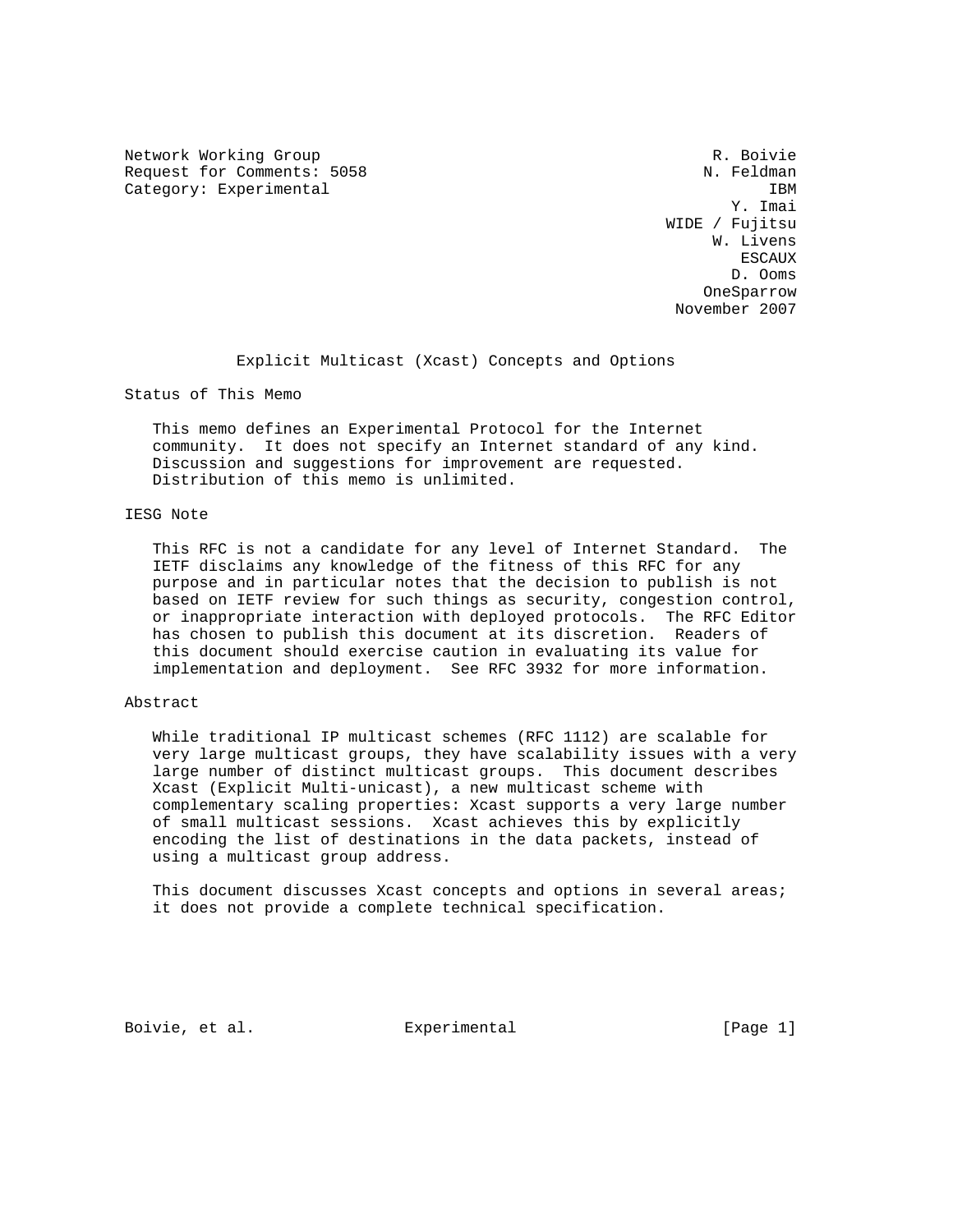# Table of Contents

| 3. The Cost of the Traditional IP Multicast Schemes       |  |
|-----------------------------------------------------------|--|
|                                                           |  |
|                                                           |  |
|                                                           |  |
|                                                           |  |
| 7.1. SIP Control Plane for Xcast 14                       |  |
| 7.2. Receiver-Initiated Join for Xcast 14                 |  |
|                                                           |  |
|                                                           |  |
|                                                           |  |
|                                                           |  |
|                                                           |  |
|                                                           |  |
|                                                           |  |
|                                                           |  |
|                                                           |  |
|                                                           |  |
|                                                           |  |
|                                                           |  |
|                                                           |  |
| 9.3.2.1. Routing Extension Header 21                      |  |
| 9.3.2.2. Destination Extension Header 21                  |  |
| 10. Impact on Upper-Layer Protocols 22                    |  |
| 10.1. Checksum Calculation in Transport-Layer Headers 22  |  |
|                                                           |  |
|                                                           |  |
|                                                           |  |
|                                                           |  |
| 11.3. Semi-Permeable Tunneling (IPv6 Only) 25             |  |
| 11.4. Special Case: Deployment without Network Support 26 |  |
| 11.5. Using a Small Number of Xcast-Aware Routers to      |  |
|                                                           |  |
|                                                           |  |
|                                                           |  |
| 13.1. The Format of the "List of Addresses" 28            |  |
| 13.2. The size of Channel Identifier 28                   |  |
|                                                           |  |
|                                                           |  |
| 13.5. Traversing a Firewall or NAT Products 29            |  |
|                                                           |  |
|                                                           |  |
|                                                           |  |
|                                                           |  |
|                                                           |  |

Boivie, et al. **Experimental** [Page 2]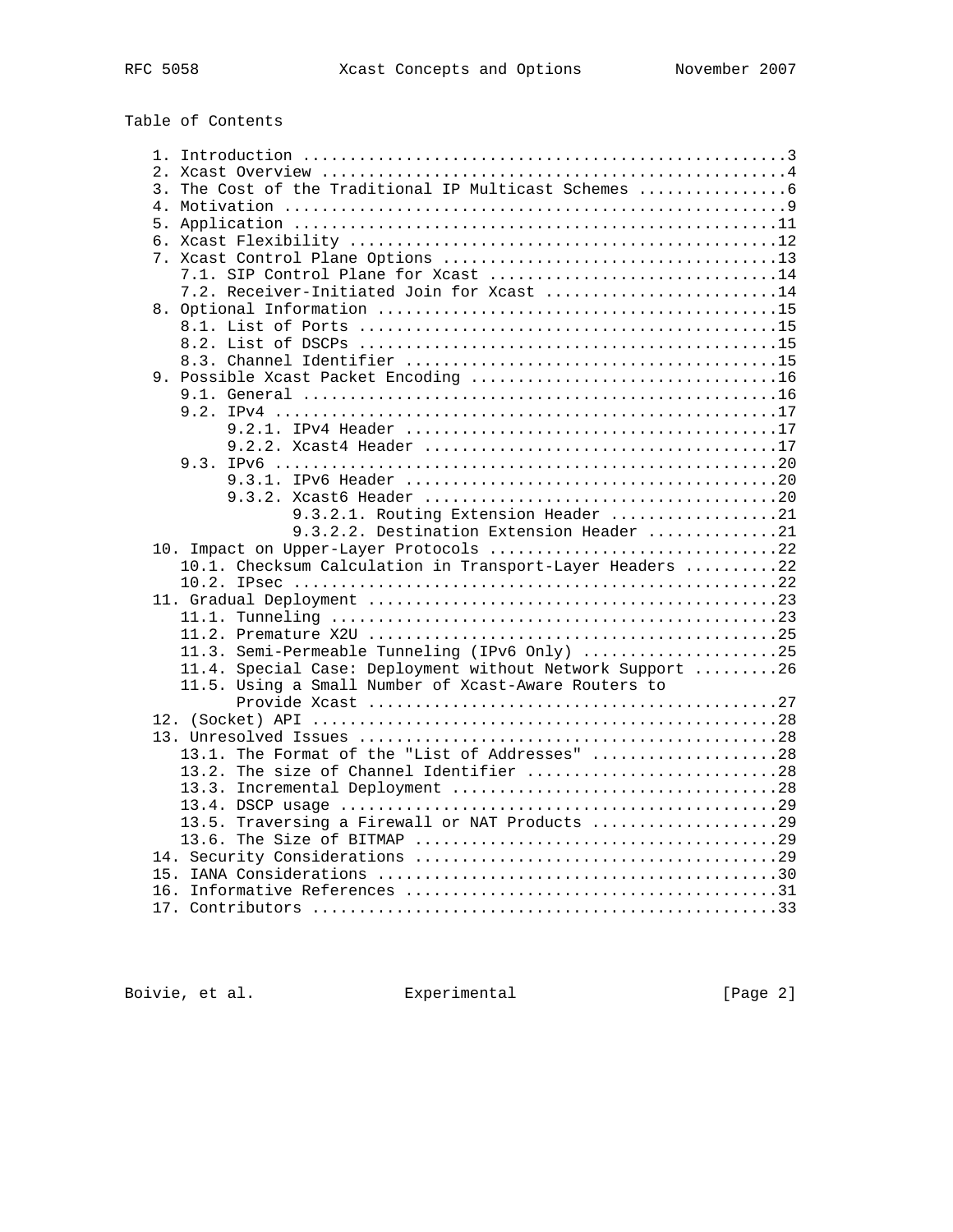# 1. Introduction

 While traditional IP multicast schemes [1112] are scalable for very large multicast groups, they have scalability issues with a very large number of distinct multicast groups. This document describes Xcast (Explicit Multi-unicast (Xcast)), a new multicast scheme with complementary scaling properties: Xcast supports a very large number of small multicast sessions. Xcast achieves this by explicitly encoding the list of destinations in the data packets, instead of using a multicast group address. This document discusses Xcast concepts and options in several areas; it does not provide a complete technical specification.

 Multicast, the ability to efficiently send data to a group of destinations, is becoming increasingly important for applications such as IP telephony and video-conferencing.

 Two kinds of multicast seem to be important: a broadcast-like multicast that sends data to a very large number of destinations, and a "narrowcast" multicast that sends data to a fairly small group [BOIV]. An example of the first is the audio and video multicasting of a presentation to all employees in a corporate intranet. An example of the second is a videoconference involving three or four parties. For reasons described below, it seems prudent to use different mechanisms for these two cases. As the Reliable Multicast Transport working group has stated: "it is believed that a 'one size fits all' protocol will be unable to meet the requirements of all applications" [RMT]. Note that the 1998 IAB Routing Workshop [2902] came to the same conclusion: "For example, providing for many groups of small conferences (a small number of widely dispersed people) with global topological scope scales badly given the current multicast model".

 Today's multicast schemes can be used to minimize bandwidth consumption. Explicit Multi-Unicast (Xcast) also can be used to minimize bandwidth consumption for "small groups". But it has an additional advantage as well. Xcast eliminates the per-session signaling and per-session state information of traditional IP multicast schemes and this allows Xcast to support very large numbers of multicast sessions. This scalability is important since it enables important classes of applications such as IP telephony, videoconferencing, collaborative applications, networked games, etc., where there are typically very large numbers of small multicast groups.

 Interestingly, the idea for Xcast has been around for some time, although this was not immediately known to the three groups that independently re-invented it in the late 1990's. In fact the very

Boivie, et al. Subsection Experimental Experimental [Page 3]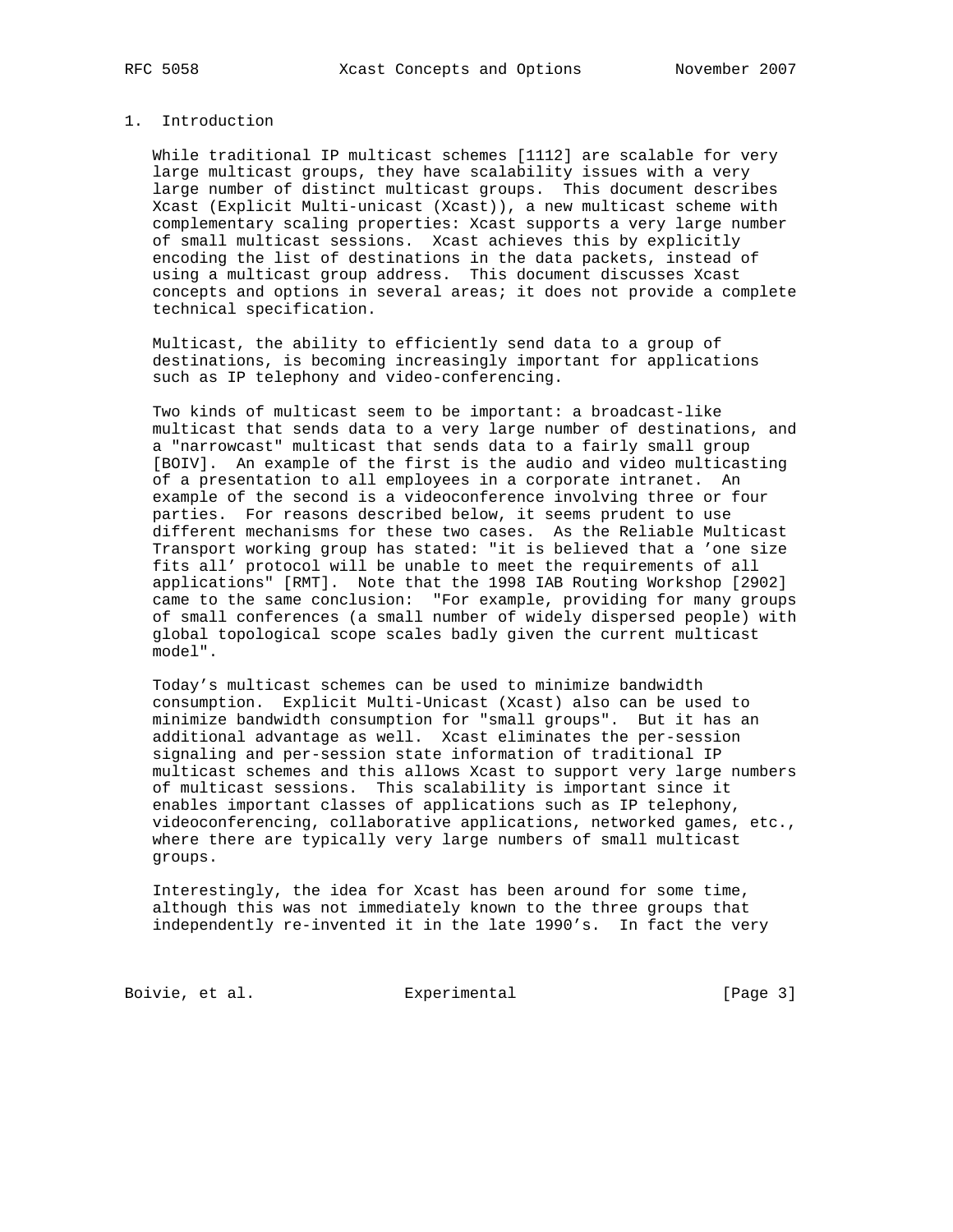first proposal of the multicast concept in the Internet community, by Lorenzo Aguilar in his 1984 SIGCOMM paper [AGUI] proposed the use of an explicit list of destinations discussed in more detail below. At about the same time, David Cheriton and Stephen Deering developed Host Group Multicast in 1985 [CHER].

 The Internet community compared the two proposals and concluded that a single mechanism was preferable to multiple mechanisms. Further, since Aguilar's proposal seemed to have serious scaling problems, the Host Group model was adopted.

 However, for reasons described below, we believe it makes sense to use different mechanisms for the two different kinds of multicast discussed above. While Host Group multicast may have been sufficient in the Internet of 1985, we believe that Xcast can be an important complement to Host Group multicast in the Internet of the 21st century.

2. Xcast Overview

In this document, the following terminology will be used:

- Session: in Xcast, the term 'multicast session' will be used instead of 'multicast group' to avoid the strong association of multicast groups with multicast group addresses in traditional IP multicast.
- Channel: in a session with multiple senders (e.g., a video conference), the flow sourced by one sender will be called a channel. So, a session can contain one or more channels.

 In the Host Group Model, the packet carries a multicast address as a logical identifier of all group members. In Xcast, the source node keeps track of the destinations in the multicast channel that it wants to send packets to.

 The source encodes the list of destinations in the Xcast header, and then sends the packet to a router. Each router along the way parses the header, partitions the destinations based on each destination's next hop, and forwards a packet with an appropriate Xcast header to each of the next hops.

 When there is only one destination left, the Xcast packet can be converted into a normal unicast packet, which can be unicasted along the remainder of the route. This is called X2U (Xcast to Unicast).

 For example, suppose that A is trying to get packets distributed to B, C, and D in Figure 1 below:

Boivie, et al. <br>Experimental [Page 4]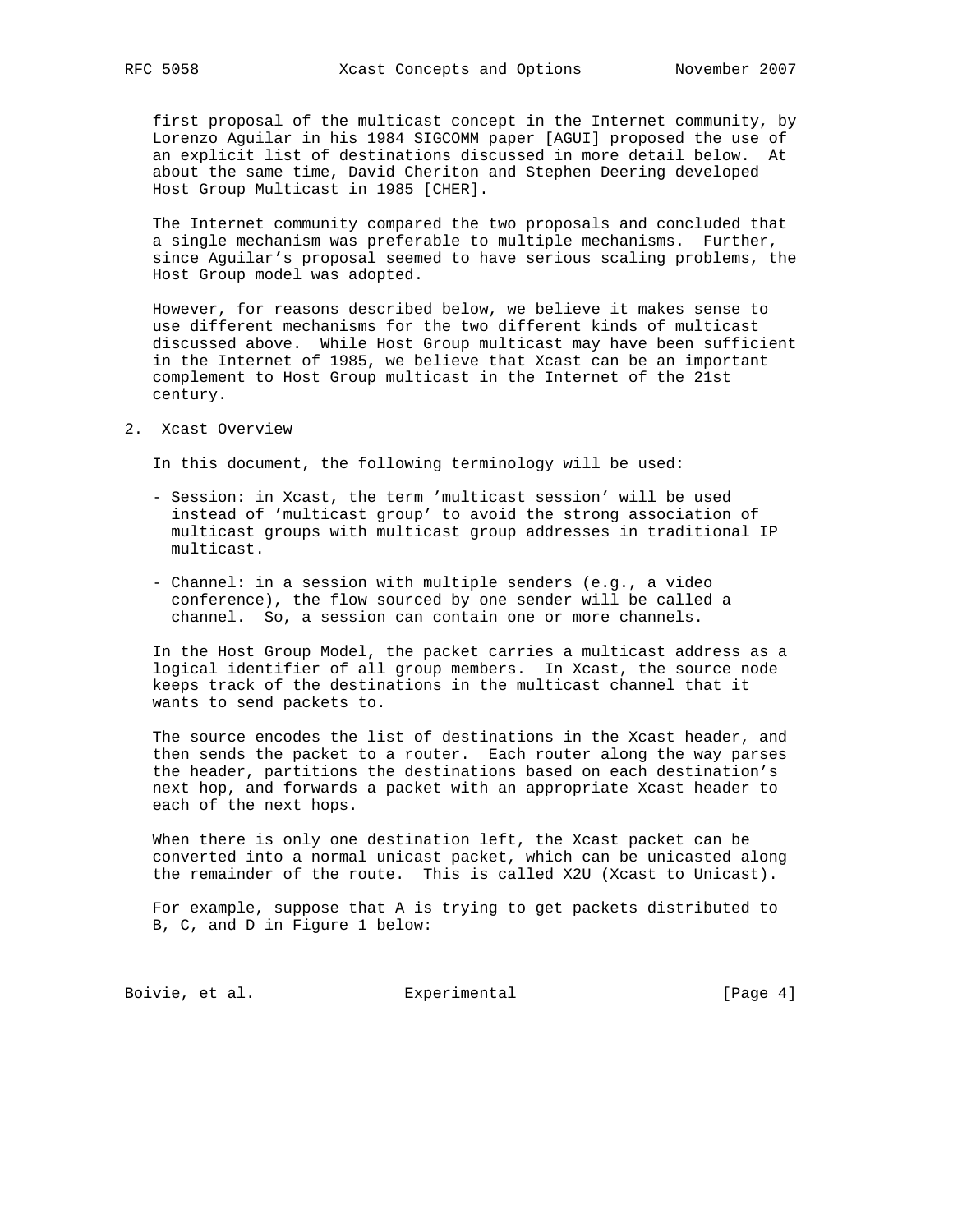



 This is accomplished as follows: A sends an Xcast packet with the list of destinations in its Xcast header to the first router, R1.

 Since the Xcast header will be slightly different for IPv4 and IPv6 [2460], we won't reveal any details on the encoding of the Xcast header in this section (see Section 9). So, ignoring the details, the packet that A sends to R1 looks like this:

 $[src = A \mid dest = B C D \mid payload]$ 

 When R1 receives this packet, it needs to properly process the Xcast header. The processing that a router does on receiving one of these Xcast packets is as follows:

- Perform a route table lookup to determine the next hop for each of the destinations listed in the packet.
- Partition the set of destinations based on their next hops.
- Replicate the packet so that there's one copy of the packet for each of the next hops found in the previous steps.
- Modify the list of destinations in each of the copies so that the list in the copy for a given next hop includes just the destinations that ought to be routed through that next hop.
- Send the modified copies of the packet on to the next hops.
- Optimization: If there is only one destination for a particular next hop, the packet can be sent as a standard unicast packet to the destination (X2U).

 So, in the example above, R1 will send a single packet on to R2 with a destination list of < B C D >, and R2 will send a single packet to R3 with the same destination list.

Boivie, et al. Subsectiment Experimental Frage 5]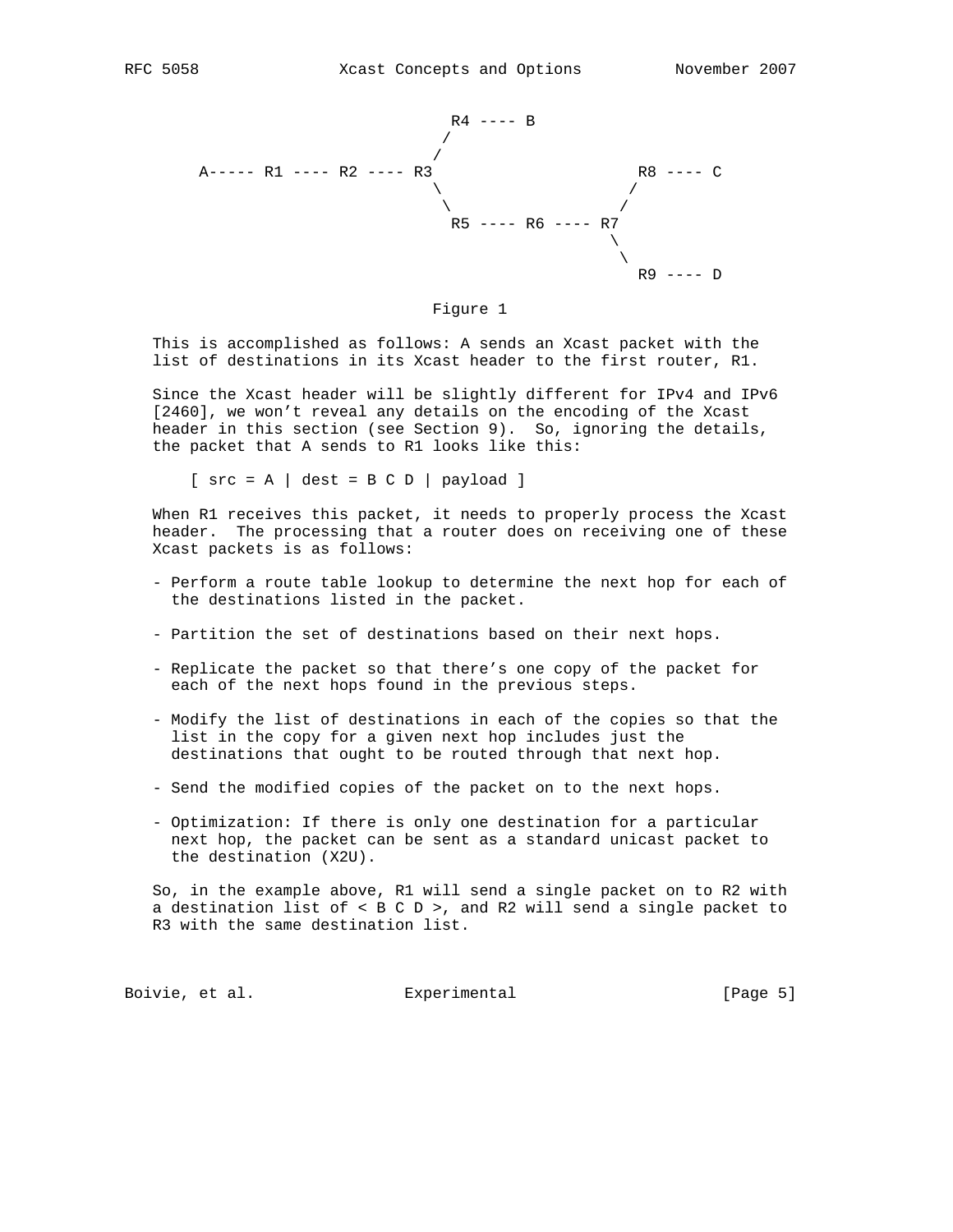When R3 receives the packet, it will, by the algorithm above, send one copy of the packet to next hop R5 with an Xcast list of  $\langle C D \rangle$ , and one ordinary unicast packet addressed to  $<$  B > to R4. R4 will receive a standard unicast packet and forward it on to < B >. R5 will forward the Xcast packet that it receives on to R6, which will pass it on to R7. When the packet reaches R7, R7 will transmit ordinary unicast packets addressed to  $\langle C \rangle$  and  $\langle D \rangle$ , respectively. R8 and R9 will receive standard unicast packets, and forward the packets on to  $< C$  > and  $< D$  >, respectively.

 It's important that the Xcast packet that is sent to a given next hop only includes destinations for which that next hop is the next hop listed in the route table. If the list of destinations in the packet sent to R4, for example, had also included C and D, R4 would send duplicate packets.

 Note that when routing topology changes, the routing for an Xcast channel will automatically adapt to the new topology since the path an Xcast packet takes to a given destination always follows the ordinary, unicast routing for that destination.

3. The Cost of the Traditional IP Multicast Schemes

 Traditional IP multicast schemes [DEER, DEE2, FARI] were designed to handle very large multicast groups. These work well if one is trying to distribute broadcast-like channels all around the world but they have scalability problems when there is a very large number of groups.

 The characteristics of the traditional IP multicast model are determined by its two components: the Host Group model [DEER] and a Multicast Routing Protocol. Both components make multicast very different from unicast.

 In the Host Group model, a group of hosts is identified by a multicast group address, which is used both for subscriptions and forwarding. This model has two main costs:

 - Multicast address allocation: The creator of a multicast group must allocate a multicast address that is unique in its scope (scope will often be global). This issue is being addressed by the MALLOC working group, which is proposing a set of Multicast Address Allocation Servers (MAAS) and three protocols (Multicast Address Set Claim (MASC), Address Allocation Protocol (AAP), Multicast Address Dynamic Client Allocation Protocol (MADCAP)).

Boivie, et al. <br>Experimental [Page 6]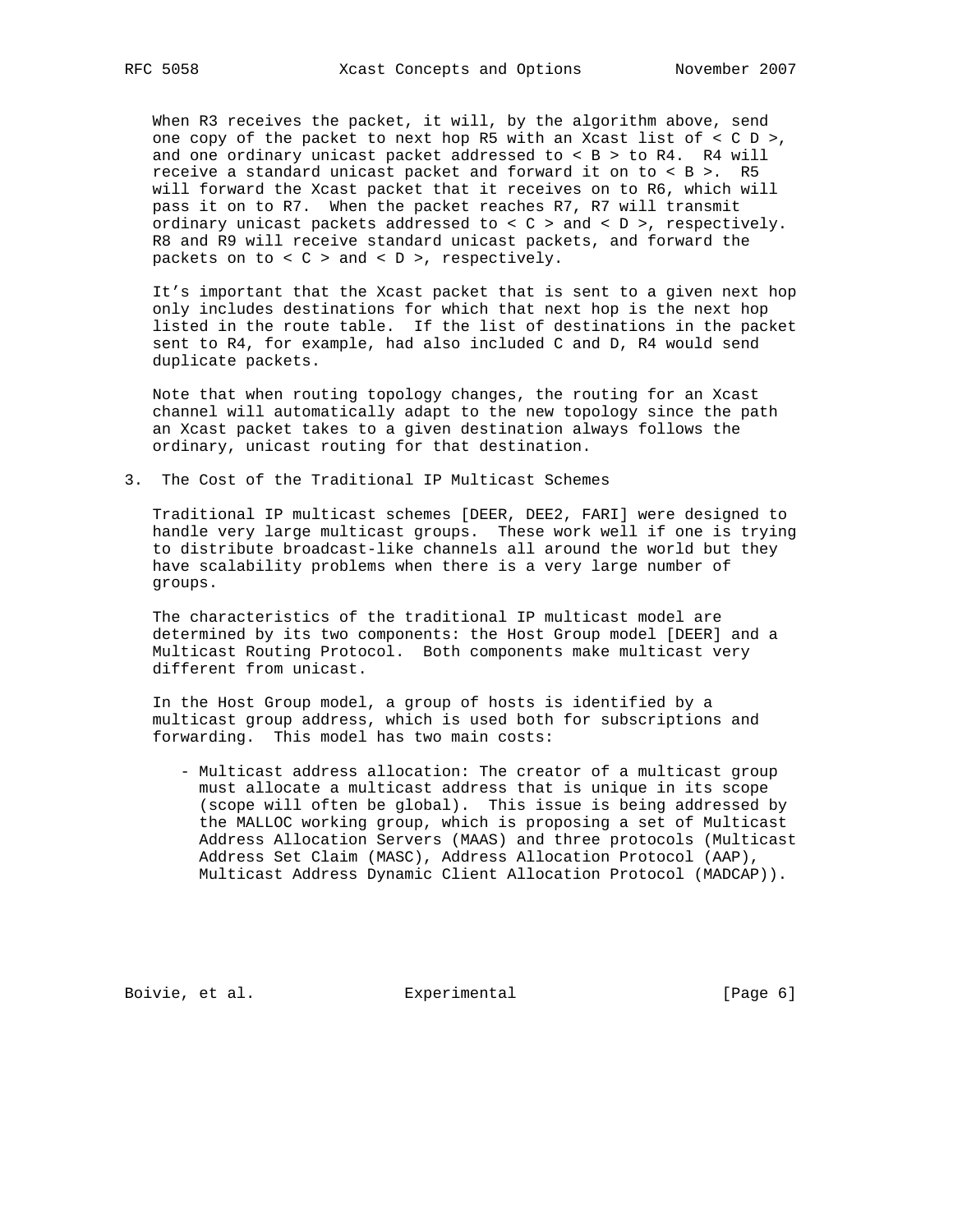- Destination unawareness: When a multicast packet arrives in a router, the router can determine the next hops for the packet, but knows nothing about the ultimate destinations of the packet, nor about how many times the packet will be duplicated later on in the network. This complicates the security, accounting and policy functions.

 In addition to the Host Group model, a routing algorithm is required to maintain the member state and the delivery tree. This can be done using a (truncated) broadcast algorithm or a multicast algorithm [DEER]. Since the former consumes too much bandwidth by unnecessarily forwarding packets to some routers, only the multicast algorithms are considered. These multicast routing protocols have the following costs:

- Connection state: The multicast routing protocols exchange messages that create state for each (source, multicast group) in all the routers that are part of the point-to-multipoint tree. This can be viewed as "per flow" signaling that creates multicast connection state, possibly yielding huge multicast forwarding tables. Some of these schemes even disseminate this multicast routing information to places where it isn't necessarily needed [1075]. Other schemes try to limit the amount of multicast routing information that needs to be disseminated, processed, and stored throughout the network. These schemes (e.g., [2201]) use a "shared distribution tree" that is shared by all the members of a multicast group and they try to limit the distribution of multicast routing information to just those nodes that "really need it". But these schemes also have problems. Because of the shared tree, they use less than optimal paths in routing packets to their destinations and they tend to concentrate traffic in small portions of a network. And these schemes still involve lots of "per flow" signaling and "per flow" state.
- Source advertisement mechanism: Multicast routing protocols provide a mechanism by which members get 'connected' to the sources for a certain group without knowing the sources themselves. In sparse-mode protocols [2201, DEE2], this is achieved by having a core node, which needs to be advertised in the complete domain. On the other hand, in dense-mode protocols [1075] this is achieved by a "flood and prune" mechanism. Both approaches raise additional scalability issues.
- Inter-domain routing: Multicast routing protocols that rely on a core node [2201, DEE2] additionally need an inter-domain multicast routing protocol (e.g., [FARI]).

Boivie, et al. <br>Experimental [Page 7]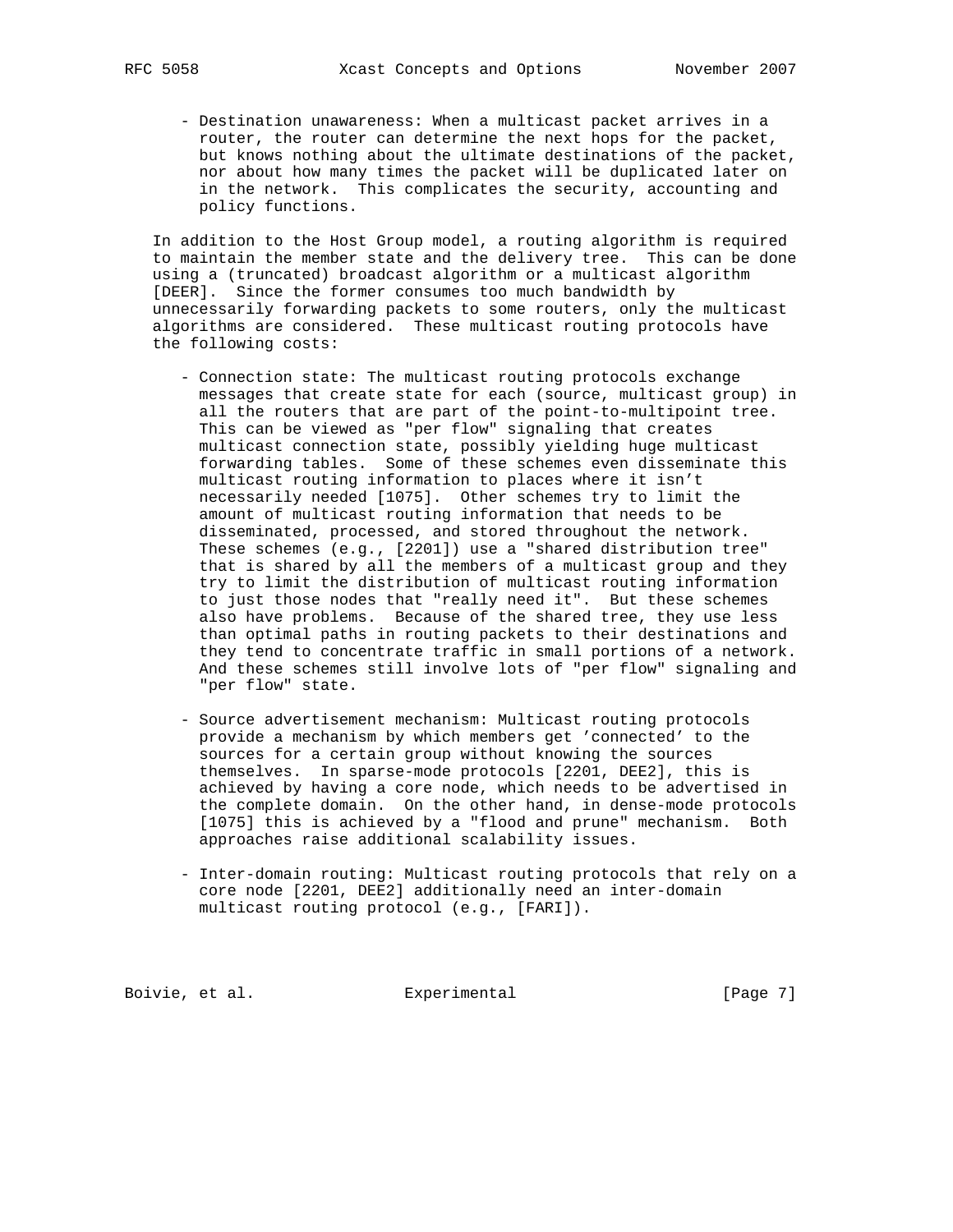The cost of multicast address allocation, destination unawareness and the above scalability issues lead to a search for other multicast schemes. Source-Specific Multicast (SSM) [4607] addresses some of the above drawbacks: in SSM, a host joins a specific source, thus the channel is identified by the couple (source address, multicast address). This approach avoids multicast address allocation as well as the need for an inter-domain routing protocol. The source advertisement is taken out of the multicast routing protocol and is moved to an out-of-band mechanism (e.g., web page).

 Note that SSM still creates state and signaling per multicast channel in each on-tree node. Figure 2 depicts the above costs as a function of the number of members in the session or channel. All the costs have a hyperbolic behavior.



### Figure 2

 The traditional IP multicast model becomes expensive for its members if the groups are small. Small groups are typical for conferencing, gaming, and collaborative applications. These applications are well served by Xcast.

 In practice, traditional IP multicast routing protocols impose limitations on the number of groups and the size of the network in which they are deployed. For Xcast, these limitations do not exist.

Boivie, et al. <br>Experimental [Page 8]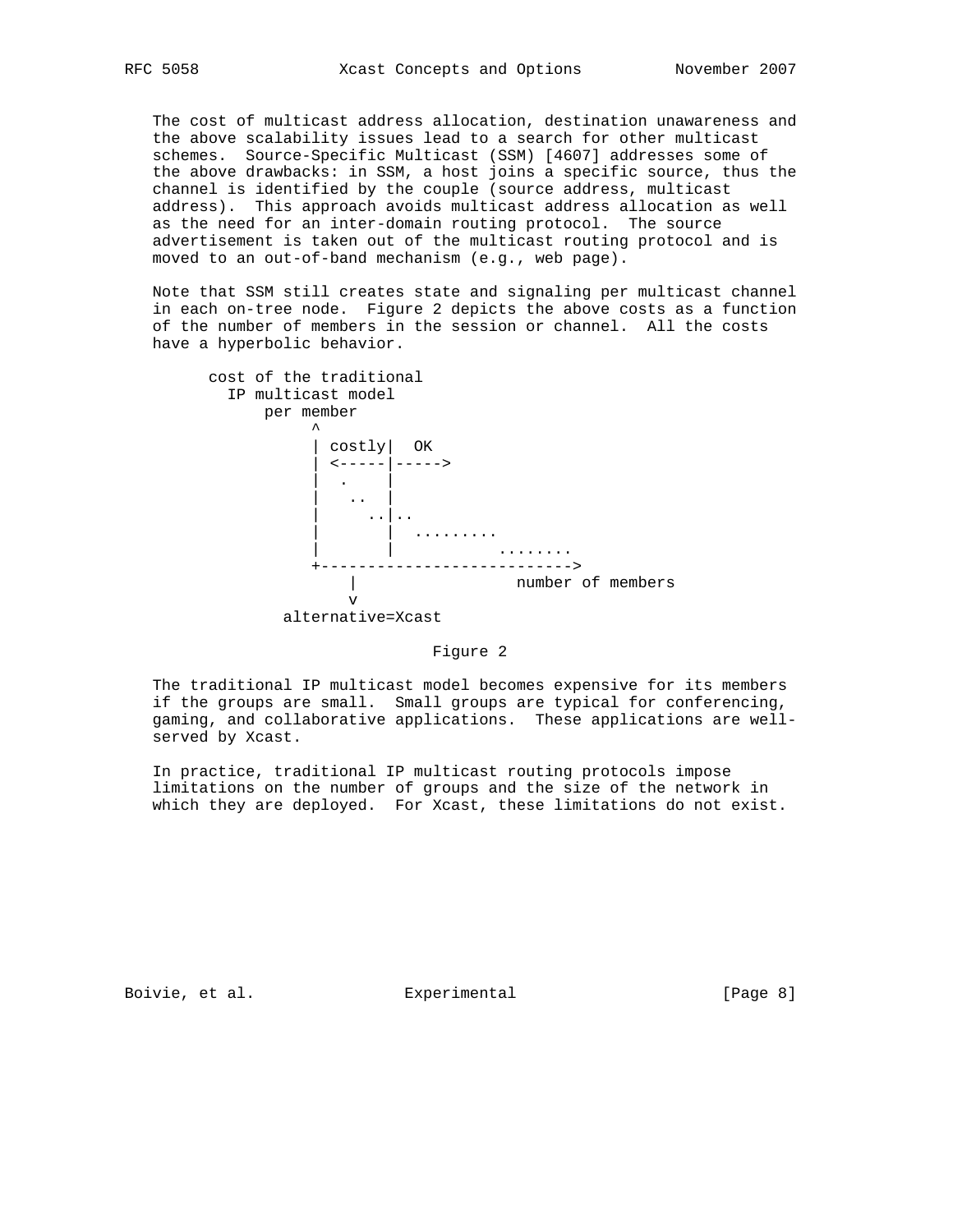# 4. Motivation

 Xcast takes advantage of one of the fundamental tenets of the Internet "philosophy", namely, that one should move complexity to the edges of the network and keep the middle of the network simple. This is the principle that guided the design of IP and TCP and it's the principle that has made the incredible growth of the Internet possible. For example, one reason that the Internet has been able to scale so well is that the routers in the core of the network deal with large Classless Inter-Domain Routing (CIDR) blocks as opposed to individual hosts or individual "connections". The routers in the core don't need to keep track of the individual TCP connections that are passing through them. Similarly, the IETF's Diffserv effort is based on the idea that the routers shouldn't have to keep track of a large number of individual Resource Reservation Protocol (RSVP) flows that might be passing through them. It's the authors' belief that the routers in the core shouldn't have to keep track of a large number of individual multicast flows, either.

 Compared to traditional IP multicast, Xcast has the following advantages:

- 1) Routers do not have to maintain state per session (or per channel) [SOLA]. This makes Xcast very scalable in terms of the number of sessions that can be supported since the nodes in the network do not need to disseminate or store any multicast routing information for these sessions.
- 2) No multicast address allocation required.
- 3) No need for multicast routing protocols (neither intra- nor inter-domain). Xcast packets always take the "right" path as determined by the ordinary unicast routing protocols.
- 4) No core node, so no single point of failure. Unlike the shared tree schemes, Xcast minimizes network latency and maximizes network "efficiency".
- 5) Symmetric paths are not required. Traditional IP multicast routing protocols create non-shortest-path trees if paths are not symmetric. (A path between two nodes A and B is symmetric if the path is both the shortest path from A to B as well as the shortest path from B to A.) It is expected that an increasing number of paths in the Internet will be asymmetric in the future as a result of traffic engineering and policy routing, and thus the traditional IP multicast schemes will result in an increasing amount of suboptimal routing.

Boivie, et al. <br>Experimental [Page 9]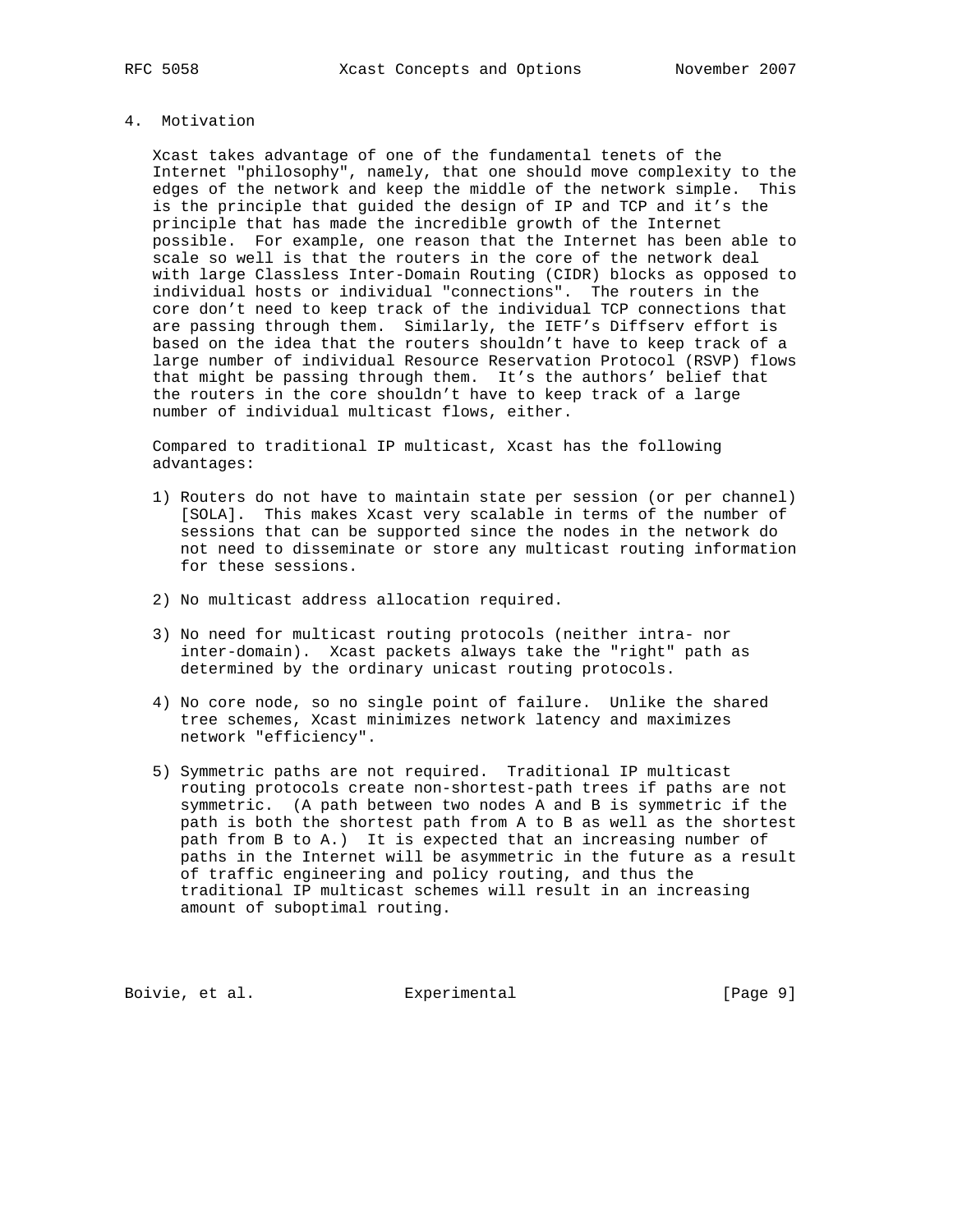- 6) Automatic reaction to unicast reroutes. Xcast will react immediately to unicast route changes. In traditional IP multicast routing protocols, a communication between the unicast and the multicast routing protocol needs to be established. In many implementations, this is on a polling basis, yielding a slower reaction to, e.g., link failures. It may also take some time for traditional IP multicast routing protocols to fix things up if there is a large number of groups that need to be fixed.
- 7) Easy security and accounting. In contrast with the Host Group Model, in Xcast all the sources know the members of the multicast channel, which gives the sources the means to, e.g., reject certain members or count the traffic going to certain members quite easily. Not only a source, but also a border router is able to determine how many times a packet will be duplicated in its domain. It also becomes easier to restrict the number of senders or the bandwidth per sender.
- 8) Heterogeneous receivers. Besides the list of destinations, the packet could (optionally) also contain a list of Diffserv Code Points (DSCPs). While traditional IP multicast protocols have to create separate groups for each service class, Xcast incorporates the possibility of having receivers with different service requirements within one multicast channel.
- 9) Xcast packets can make use of traffic-engineered unicast paths.
- 10) Simple implementation of reliable protocols on top of Xcast, because Xcast can easily address a subset of the original list of destinations to do a retransmission.
- 11) Flexibility (see Section 6).
- 12) Easy transition mechanisms (see Section 11).
- It should be noted that Xcast has a number of disadvantages as well:
- 1) Overhead. Each packet contains all remaining destinations. But, the total amount of data is still much less than for unicast (payload is only sent once). A method to compress the list of destination addresses might be useful.
- 2) More complex header processing. Each destination in the packet needs a routing table lookup. So, an Xcast packet with n destinations requires the same number of routing table lookups as n unicast headers. Additionally, a different header has to be constructed per next hop. Note however that:

Boivie, et al. <br>Experimental [Page 10]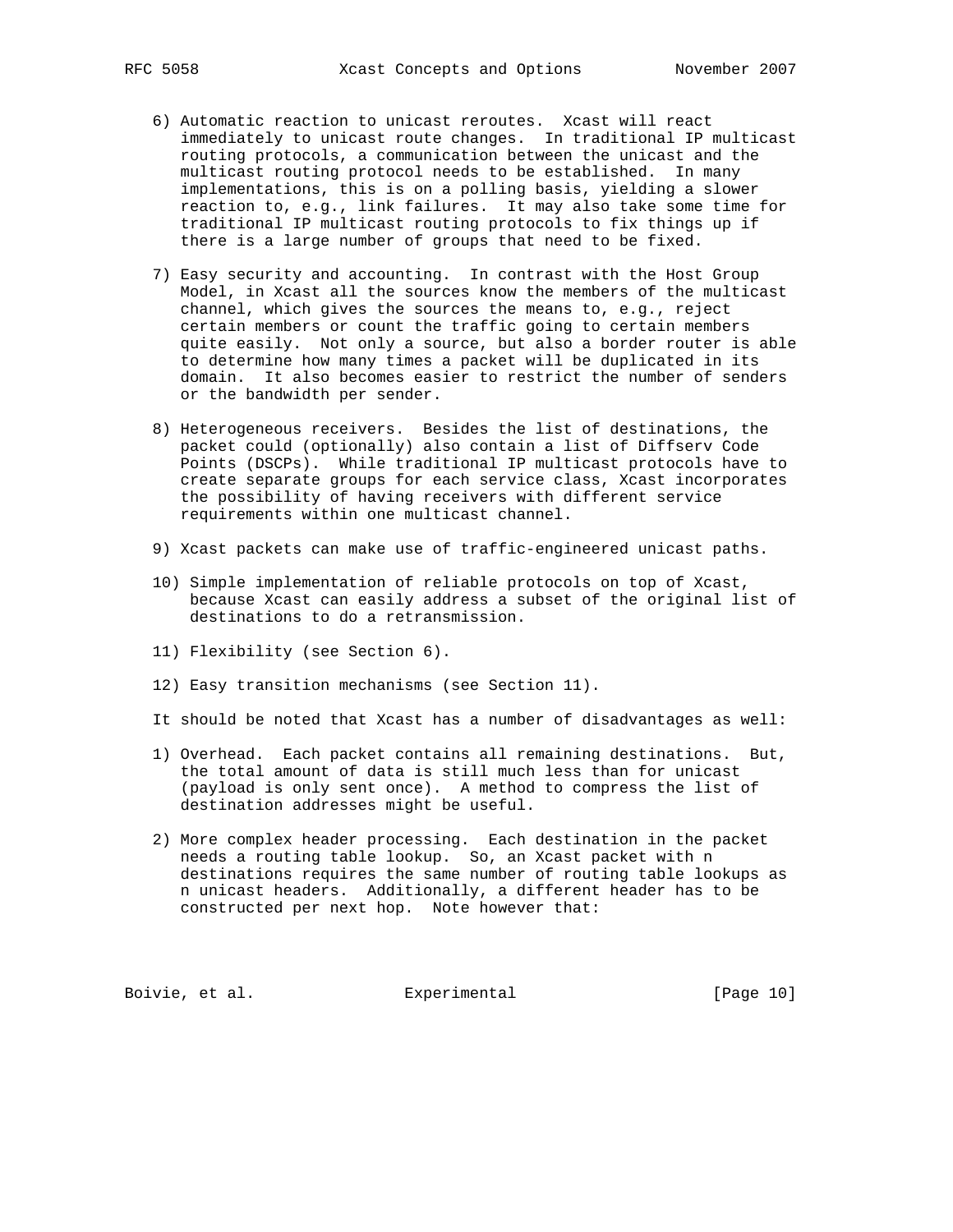- a) Since Xcast will typically be used for super-sparse sessions, there will be a limited number of branching points, compared to non-branching points. Only in a branching point do new headers need to be constructed.
- b) The header construction can be reduced to a very simple operation: overwriting a bitmap.
- c) Among the non-branching points, a lot of them will contain only one destination. In these cases, normal unicast forwarding can be applied.
- d) By using a hierarchical encoding of the list of destinations in combination with the aggregation in the forwarding tables the forwarding can be accelerated [OOMS].
- e) When the packet enters a region of the network where link bandwidth is not an issue anymore, the packet can be transformed by a Premature X2U. Premature X2U (see Section 11.2) occurs when a router decides to transform the Xcast packet for one or more destinations into unicast packets. This avoids more complex processing downstream.
- f) Other mechanisms to reduce the processing have been described in [IMAI] (tractable list) and [OOMS] (caching), but are not (yet) part of the Xcast specification.
- 3) Xcast only works with a limited number of receivers.
- 5. Application

 While Xcast is not suitable for multicast sessions with a large number of members, such as the broadcast of an IETF meeting, it does provide an important complement to existing multicast schemes in that it can support very large numbers of small sessions. Thus, Xcast enables important applications such as IP telephony, videoconferencing, multi-player games, collaborative e-meetings, etc. The number of these sessions will become huge.

 Some may argue that it is not worthwhile to use multicast for sessions with a limited number of members, and that it's preferable to use unicast instead. But in certain cases, limited bandwidth in the "last mile" makes it important to have some form of multicast, as the following example illustrates. Assume n residential users set up a video conference. Typically, access technologies are asymmetric (e.g., xDSL, General Packet Radio Service (GPRS), or cable modem). So, a host with xDSL has no problem receiving n-1 basic 100 kb/s

Boivie, et al. Experimental [Page 11]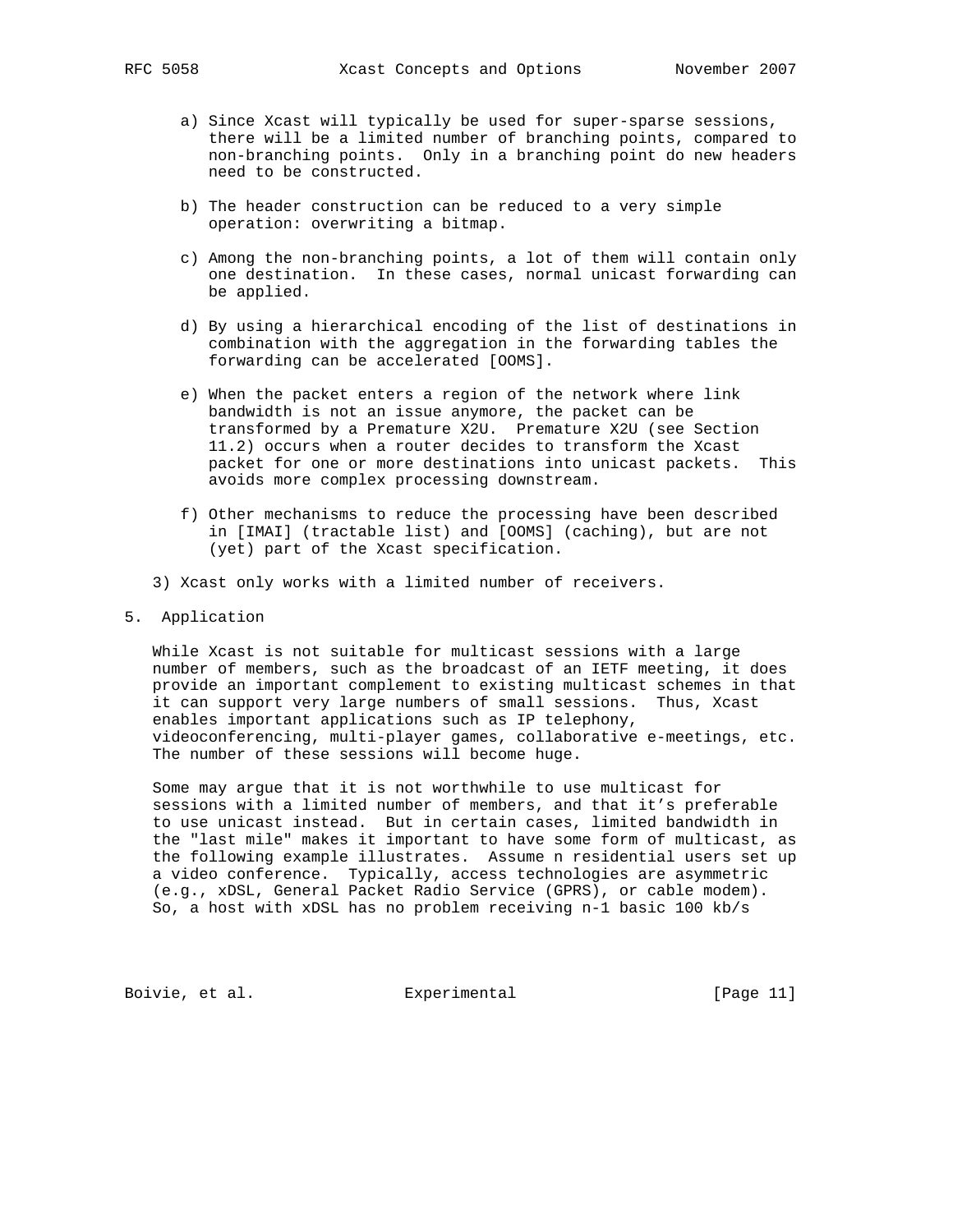video channels, but the host is not able to send its own video data n-1 times at this rate. Because of the limited and often asymmetric access capacity, some type of multicast is mandatory.

 A simple but important application of Xcast lies in bridging the access link. The host sends the Xcast packet with the list of unicast addresses and the first router performs a Premature X2U.

 Since Xcast is not suitable for large groups, Xcast will not replace the traditional IP multicast model, but it does offer an alternative for multipoint-to-multipoint communications when there can be very large numbers of small sessions.

6. Xcast Flexibility

 The main goal of multicast is to avoid duplicate information flowing over the same link. By using traditional IP multicast instead of unicast, bandwidth consumption decreases while the state and signaling per session increases. Xcast has a cost of 0 in these two dimensions, but it does introduce a third dimension corresponding to the header processing per packet. This three-dimensional space is depicted in Figure 3.



Figure 3

Boivie, et al. Subsection Experimental Frage 121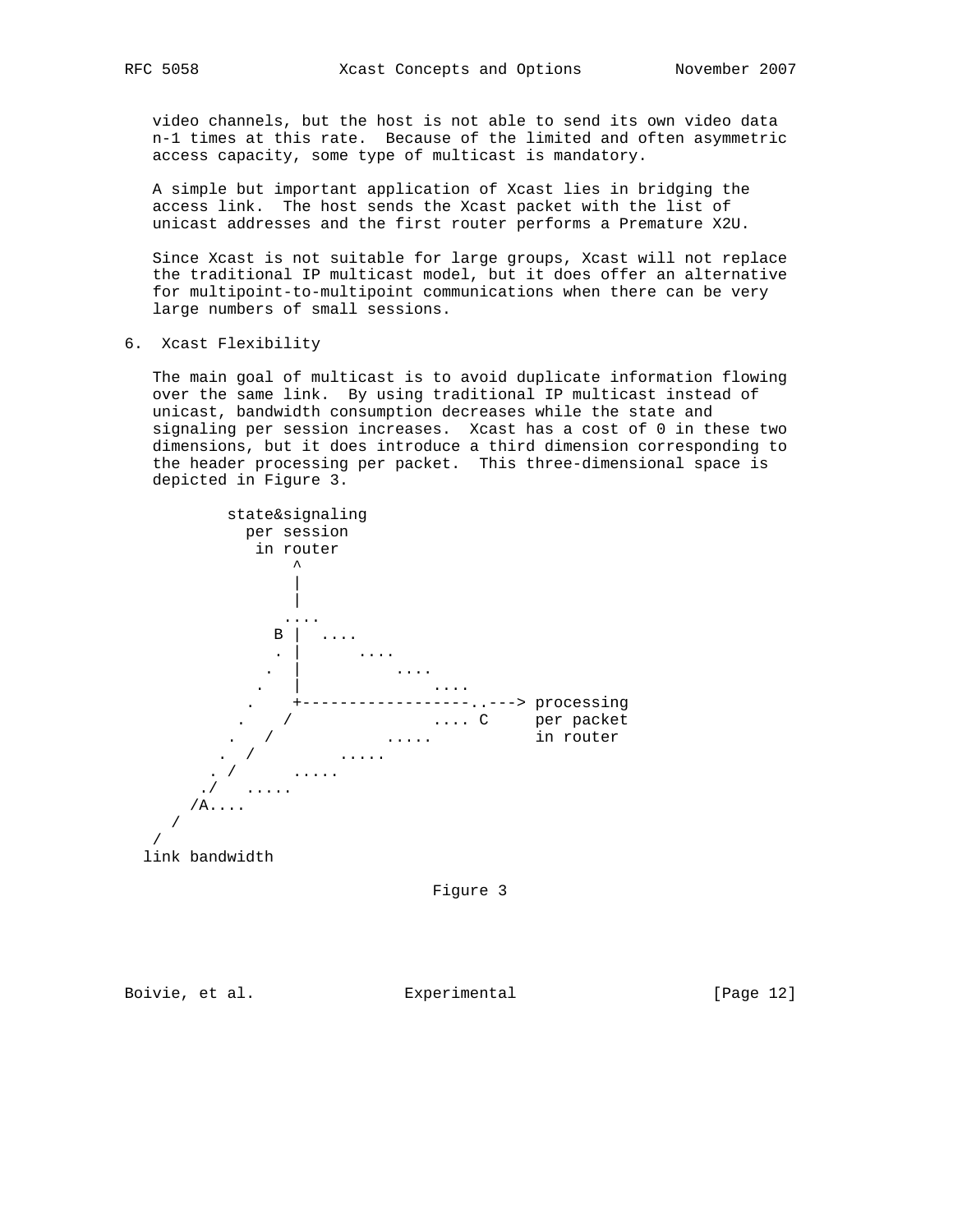One method of delivering identical information from a source to n destinations is to unicast the information n times (A in Figure 3). A second method, the traditional IP multicast model (B in Figure 3), sends the information only once to a multicast address. In Xcast, the information is sent only once, but the packet contains a list of destinations (point C).

 The three points A, B, and C define a plane (indicated with dots in Figure 3): a plane of conservation of misery. All three approaches have disadvantages. The link bandwidth is a scarce resource, especially in access networks. State&signaling/session encounters limitations when the number of sessions becomes large, and an increased processing/packet is cumbersome for high-link speeds.

 One advantage of Xcast is that it allows a router to move within this plane of conservation of misery based upon its location in a network. For example, in the core of the network, a cache could be used to move along the line from C to B without introducing any per-flow signaling. Another possibility, as suggested above, is to use premature X2U to move along the line from C to A in an access network if there is an abundance of bandwidth in the backbone.

7. Xcast Control Plane Options

 Unlike traditional IP multicast schemes, Xcast does not specify a "control plane". There is no Internet Group Management Protocol (IGMP [3376]), and as mentioned above, there are no intra- or inter domain multicast routing protocols. With Xcast, the means by which multicast sessions are defined is an application-level issue and applications are not confined to the model in which hosts use IGMP to join a multicast session. For example:

- Some applications might want to use an IGMP-like receiver-join model.
- Other applications might want to use a model in which a user places a call to the party or parties that he or she wants to talk to (similar to the way that one puts together a conference call today using the buttons on one's telephone).
- One might define a session based on the cells that are close to a moving device in order to provide for a "smooth handoff" between cells when the moving device crosses cell boundaries.
- In some applications, the members of the session might be specified as arguments on a command line.

Boivie, et al. Experimental [Page 13]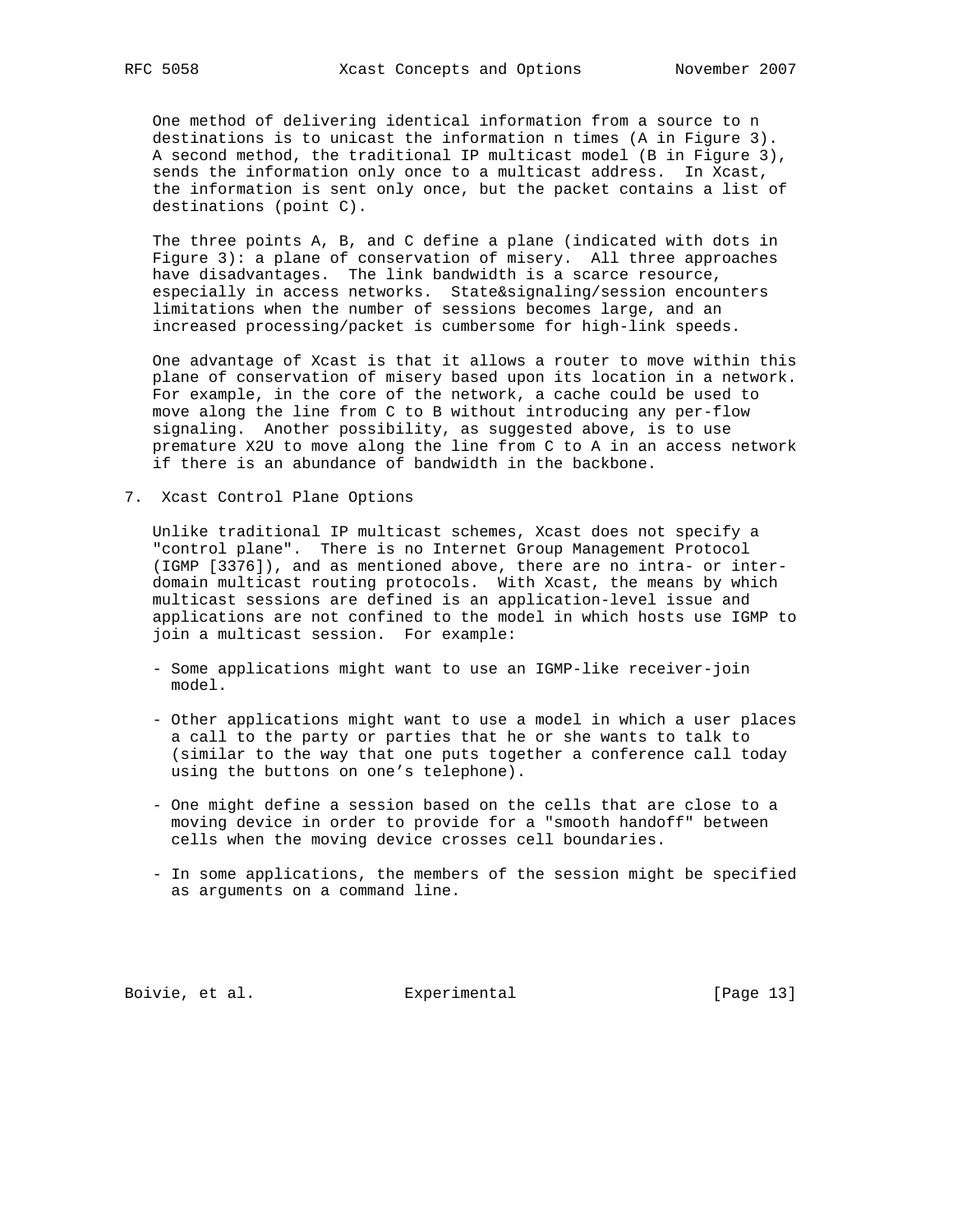- One might define an application that uses GPS to send video from a bank robbery to the three police cars that are closest to the bank being robbed.

 Thus, the application developer is not limited to the receiver initiated joins of the IGMP model. There will be multiple ways in which an Xcast sender determines the addresses of the members of the channel.

 For the purpose of establishing voice and multimedia conferences over IP networks, several control planes have already been defined, including SIP [3261] and H.323 [H323].

### 7.1. SIP Control Plane for Xcast

 In SIP, a host takes the initiative to set up a session. With the assistance of a SIP server, a session is created. The session state is kept in the hosts. Data delivery can be achieved by several mechanisms: meshed unicast, bridged, or multicast. Note that for the establishment of multicast delivery, a multicast protocol and communication with Multicast Address Allocation Servers (MAAS) are still required.

 In "meshed unicast" or "multi-unicasting", the application keeps track of the participants' unicast addresses and sends a unicast to each of those addresses. For reasons described in Section 3, multi unicasting (rather than multicast) is the prevalent solution in use today. It's a simple matter to replace multi-unicast code with Xcast code. All that the developer has to do is replace a loop that sends a unicast to each of the participants by a single "xcast\_send" that sends the data to the participants. Thus it's easy to incorporate Xcast into real conferencing applications.

 Both Xcast and SIP address super-sparse multicast sessions. It turns out that Xcast (a very flexible data plane mechanism) can be easily integrated with SIP (a very flexible control plane protocol). When an application decides to use Xcast forwarding it does not affect its interface to the SIP agent: it can use the same SIP messages as it would for multi-unicasting. SIP could be used with Xcast to support the conferencing model mentioned above in which a caller places a call to several parties.

# 7.2. Receiver-Initiated Join for Xcast

 In the previous section, it was discussed how to establish an Xcast session among well known participants of a multi-party conference. In some cases, it is useful for participants to be able to join a session without being invited. For example, the chairman of a video

Boivie, et al. <br>Experimental [Page 14]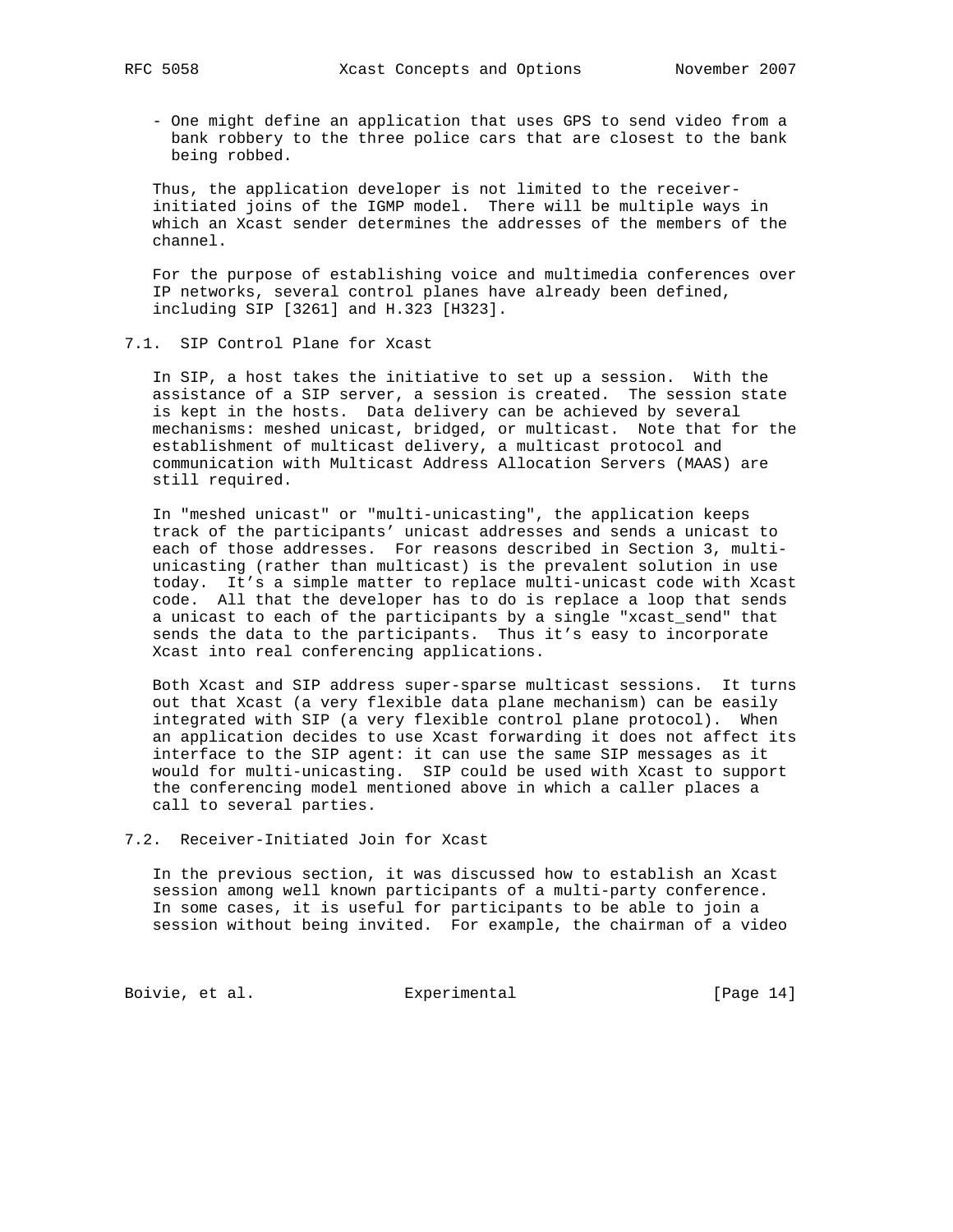chat may want to leave the door of their meeting open for newcomers. The IGMP-like receiver-initiated join model mentioned above can be implemented by introducing a server that hosts can talk to, to join a conference.

### 8. Optional Information

8.1. List of Ports

 Although an extension to SIP could be arranged such that all participants in a session use the same transport (UDP) port number, in the general case, it is possible for each participant to listen on a different port number. To cover this case, the Xcast packet optionally contains a list of port numbers.

 If the list of port numbers is present, the destination port number in the transport-layer header will be set to zero. On X2U, the destination port number in the transport-layer header will be set to the port number corresponding to the destination of the unicast packet.

### 8.2. List of DSCPs

 The Xcast packet could (optionally) also contain a list of Diffserv Code Points (DSCPs). While traditional IP multicast protocols have to create separate groups for each service class, Xcast incorporates the possibility of having receivers with different service requirements within one channel.

 The DSCP in the IP header will be set to the most demanding DSCP of the list of DSCPs. This DSCP in the IP header will determine, e.g., the scheduler to use.

 If two destinations, with the same next-hop, have 'non-mergeable' DSCPs, two Xcast packets will be created. 'Non-mergeable' meaning that one cannot say that one is more or less stringent than the other.

# 8.3. Channel Identifier

 Optionally, a sender can decide to add an extra number in the Xcast header: the Channel Identifier. If the source does not want to use this option, it must set the Channel Identifier to zero. If the Channel Identifier is non-zero, the pair (Source Address, Channel Identifier) must uniquely identify the channel (note that this is similar to the (S, G) pair in SSM). This document does not assign any other semantics to the Channel Identifier besides the one above.

Boivie, et al. Experimental [Page 15]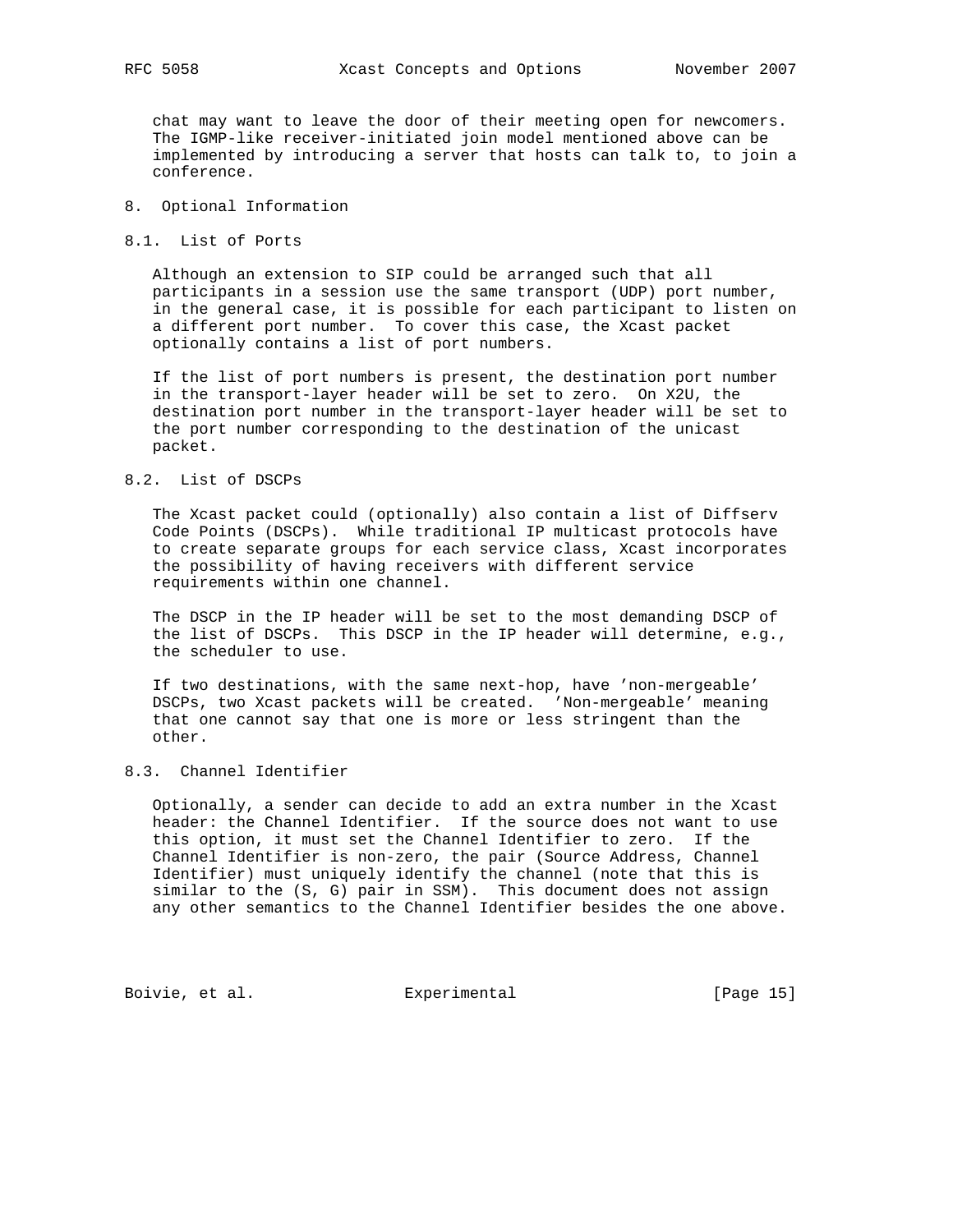This Channel Identifier could be useful for several purposes:

- 1) A key to a caching table [OOMS].
- 2) "Harmonization" when used with Host Group Multicast (to be discussed in greater detail in another document).
- 3) An identifier of the channel in error, flow control, etc., messages.
- 4) It gives an extra demultiplexing possibility (beside the port number).
- 5) ...

The size of the channel identifier and its semantics are TBD.

- 9. Possible Xcast Packet Encoding
- 9.1. General

 The source address field of the IP header contains the address of the Xcast sender. The destination address field carries the All-Xcast- Routers address (to be assigned link-local multicast address); this is to have a fixed value. Every Xcast router joins this multicast group. The reasons for putting a fixed number in the destination field are:

- 1) The destination address field is part of the IP pseudo header and the latter is covered by transport layer checksums (e.g., UDP checksum). So, the fixed value avoids a (delta) recalculation of the checksum.
- 2) The IPsec Authentication Header (AH) [4302] covers the IP header destination address, hence preventing any modification to that field. Also, both AHs and Encapsulating Security Payloads (ESPs) cover the whole UDP packet (via authentication and/or encryption). The UDP checksum cannot therefore be updated if the IP header destination address were to change.
- 3) In Xcast for IPv6, the Routing Extension shall be used; this header extension is only checked by a router if the packet is destined to this router. This is achieved by making all Xcast routers part of the All\_Xcast\_Routers group.

Boivie, et al. Experimental [Page 16]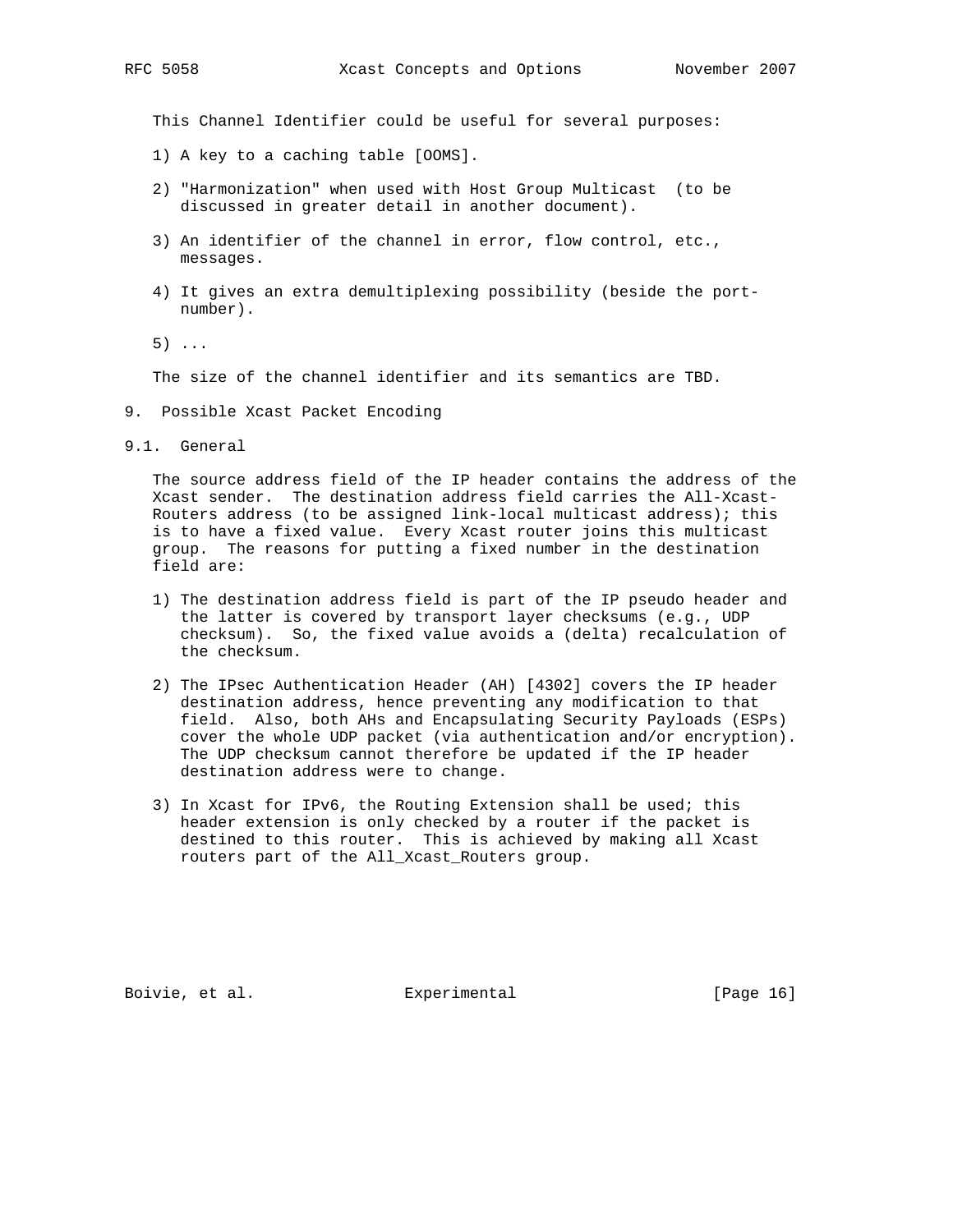4) Normally Xcast packets are only visible to Xcast routers. However, if a non-Xcast router receives an Xcast packet by accident (or by criminal intent), it will not send ICMP errors since the Xcast packet carries a multicast address in the destination address field [1812].

 Note that some benefits only hold when the multicast address stays in the destination field until it reaches the end-node (thus not combinable with X2U).

# 9.2. IPv4

 [AGUI] and [1770] proposed (for a slightly different purpose) to carry multiple destinations in the IPv4 option. But because of the limited flexibility (limited size of the header), Xcast will follow another approach. The list of destinations will be encoded in a separate header. The Xcast header for IPv4 (in short, Xcast4) would be carried between the IPv4 header and the transport-layer header.

[IPv4 header | Xcast4 | transport header | payload ]

 Note also that since the Xcast header is added to the data portion of the packet, if the sender wishes to avoid IP fragmentation, it must take the size of the Xcast header into account.

# 9.2.1. IPv4 Header

 The Xcast4 header is carried on top of an IP header. The IP header will carry the protocol number listed as usable for experimental purposes in RFC 4727 [4727]. See also Section 15. The source address field contains the address of the Xcast sender. The destination address field carries the All\_Xcast\_Routers address.

# 9.2.2. Xcast4 Header

 The Xcast4 header is format depicted in Figure 4. It is composed of two parts: a fixed part (first 12 octets) and two variable-length parts that are specified by the fixed part.

Boivie, et al. Experimental [Page 17]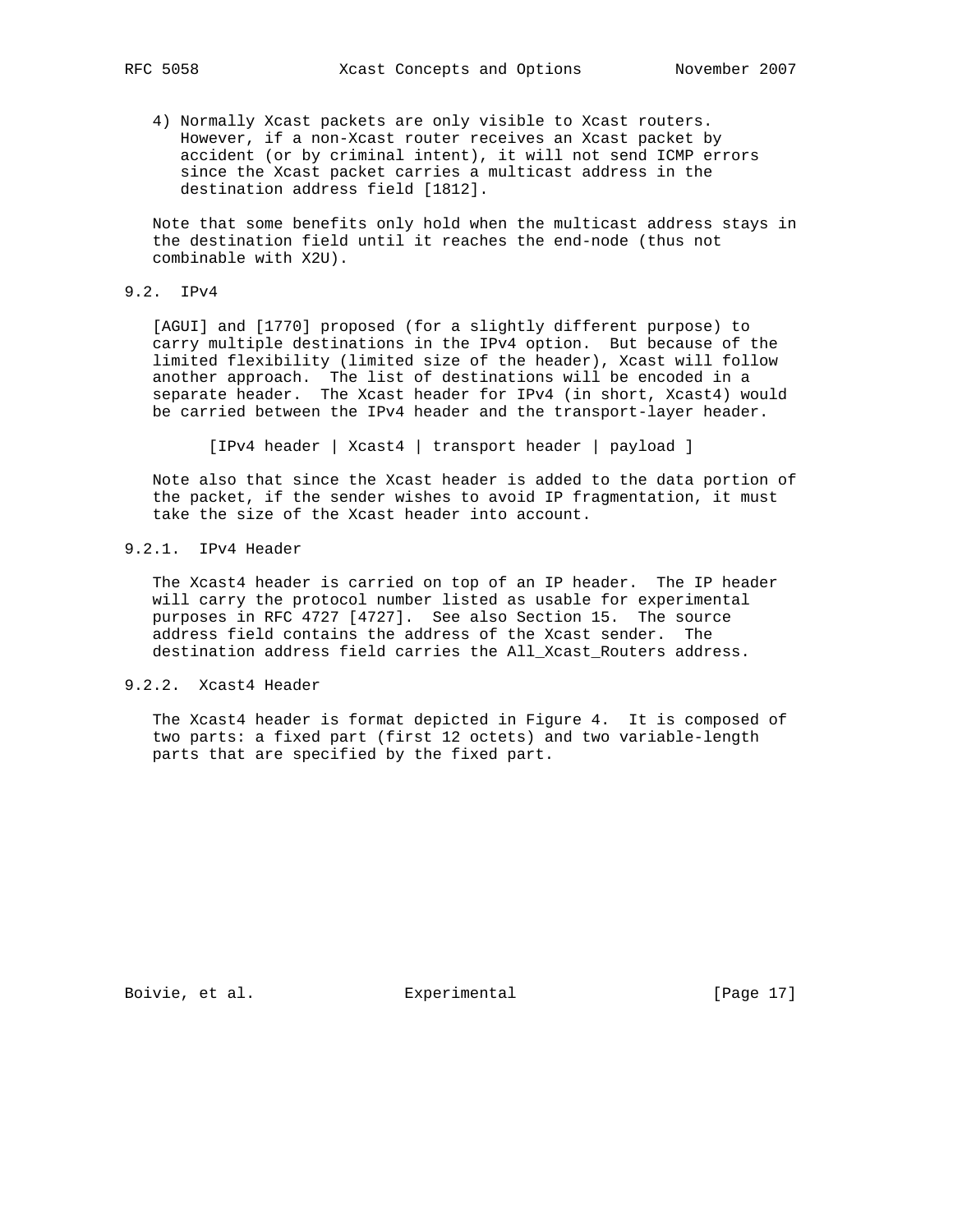|         | 0 1 2 3 4 5 6 7 8 9 0 1 2 3 4 5 6 7 8 9 0 1 2 3 4 5 6 7 8 9 0 1                                   |                                               |          |  |  |  |
|---------|---------------------------------------------------------------------------------------------------|-----------------------------------------------|----------|--|--|--|
|         | $ {\tt VERSION} \,{\tt A}\, \,{\tt X}\, \,{\tt D}\, \,{\tt P}\, \,{\tt R}\, \,$ NBR_OF_DEST $ \,$ | -+-+-+-+-+-+-+-+-+-+-+-+-+-                   | CHECKSUM |  |  |  |
|         |                                                                                                   | CHANNEL IDENTIFIER<br>+-+-+-+-+-+-+-+-+-+-+-+ |          |  |  |  |
| PROT ID | LENGTH                                                                                            |                                               | RESV     |  |  |  |
|         | List of Addresses and DSCPs                                                                       |                                               |          |  |  |  |
|         | List of Port Numbers (optional)<br>-+-+-+-+-+-+-+-+-+-+-+-+-+-+-+-+-+-+-+                         |                                               |          |  |  |  |

#### Figure 4

VERSION = Xcast version number. This document describes version 1.

 A = Anonymity bit: if this bit is set, the destination addresses for which the corresponding bit in the bitmap is zero must be overwritten by zero.

 X = Xcast bit: if this bit is set, a router must not reduce the Xcast packet to unicast packet(s), i.e., the packet must stay an Xcast packet end-to-end. This bit can be useful when IPsec [4301] is applied. If this bit is cleared a router should apply X2U if there is only one destination left in the Xcast packet. In some cases a router could decide not to apply X2U to a packet with the Xcast bit cleared, e.g., the router has no directly connected hosts and wants to avoid the extra processing required by X2U.

 D = DSCP bit: if this bit is set, the packet will contain a DS byte for each destination.

 P = Port bit: if this bit is set, the packet will contain a port number for each destination.

NBR\_OF\_DEST = the number of original destinations.

 CHECKSUM = A checksum on the Xcast header only. This is verified and recomputed at each point that the Xcast header is processed. The checksum field is the 16-bit one's complement of the one's complement sum of all the bytes in the header. For purposes of computing the checksum, the value of the checksum field is zero. It is not clear yet whether a checksum is needed (for further study). If only one destination is wrong it can still be useful to forward the packet to N-1 correct destinations and 1 incorrect destination.

Boivie, et al. <br>Experimental [Page 18]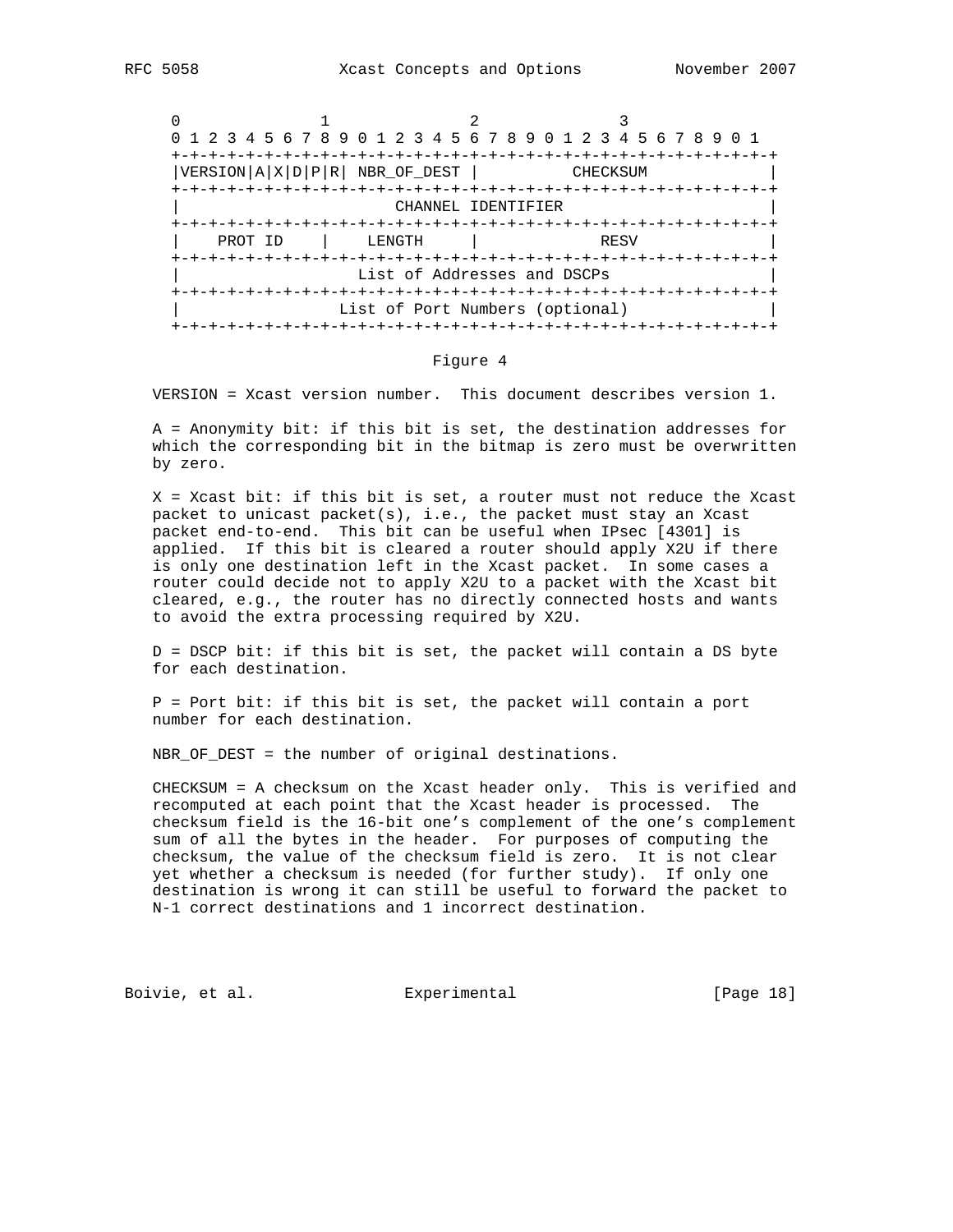CHANNEL IDENTIFIER = 4-octet Channel Identifier (see Section 8.3). Since it is located within the first 8 bytes of the header, it will be returned in ICMP messages.

PROT ID = specifies the protocol of the following header.

 LENGTH = length of the Xcast header in 4-octet words. This field puts an upper boundary to the number of destinations. This value is also determined by the NBR\_OF\_DEST field and the D and P bits.

 RESV = R = Reserved. It must be zero on transmission and must be ignored on receipt.

 The first variable part is the 'List of Addresses and DSCPs', the second variable part is the 'List of Port Numbers'. Both are 4-octet aligned. The second variable part is only present if the P-bit is set.

 Figure 5 gives an example of the variable part for the case that the P-bit is set and the D-bit is cleared (in this example, N is odd):

| 4<br>-2<br>$\overline{3}$ | 5 6 7 8 9<br>0<br>1   | 2 3 4 5 6 7 8 9         | 1 2 3 4 5 6 7 8 9 0 1<br>0             |  |
|---------------------------|-----------------------|-------------------------|----------------------------------------|--|
|                           |                       |                         |                                        |  |
|                           |                       | <b>BITMAP</b>           |                                        |  |
|                           |                       |                         |                                        |  |
|                           |                       |                         |                                        |  |
|                           |                       |                         |                                        |  |
|                           |                       | Destination 1           |                                        |  |
|                           |                       |                         |                                        |  |
|                           |                       |                         |                                        |  |
|                           |                       | -+-+-+-+-+-+-+          |                                        |  |
|                           |                       | Destination N           |                                        |  |
|                           |                       |                         |                                        |  |
|                           | Port 1                |                         | Port 2                                 |  |
|                           | +-+-+-+-+-+-+-+-+-+   |                         | $- + - + - + - + - + - +$              |  |
|                           |                       |                         |                                        |  |
|                           |                       | $+ - + - + - + - + - +$ | $-+ - + - + - + - + - +$               |  |
|                           | Port N                |                         |                                        |  |
|                           |                       |                         | padding                                |  |
|                           | +-+-+-+-+-+-+-+-+-+-+ |                         | -+-+-+-+-+-+-+-+-+-+-+-+-+-+-+-+-+-+-+ |  |

Figure 5

Boivie, et al. Experimental [Page 19]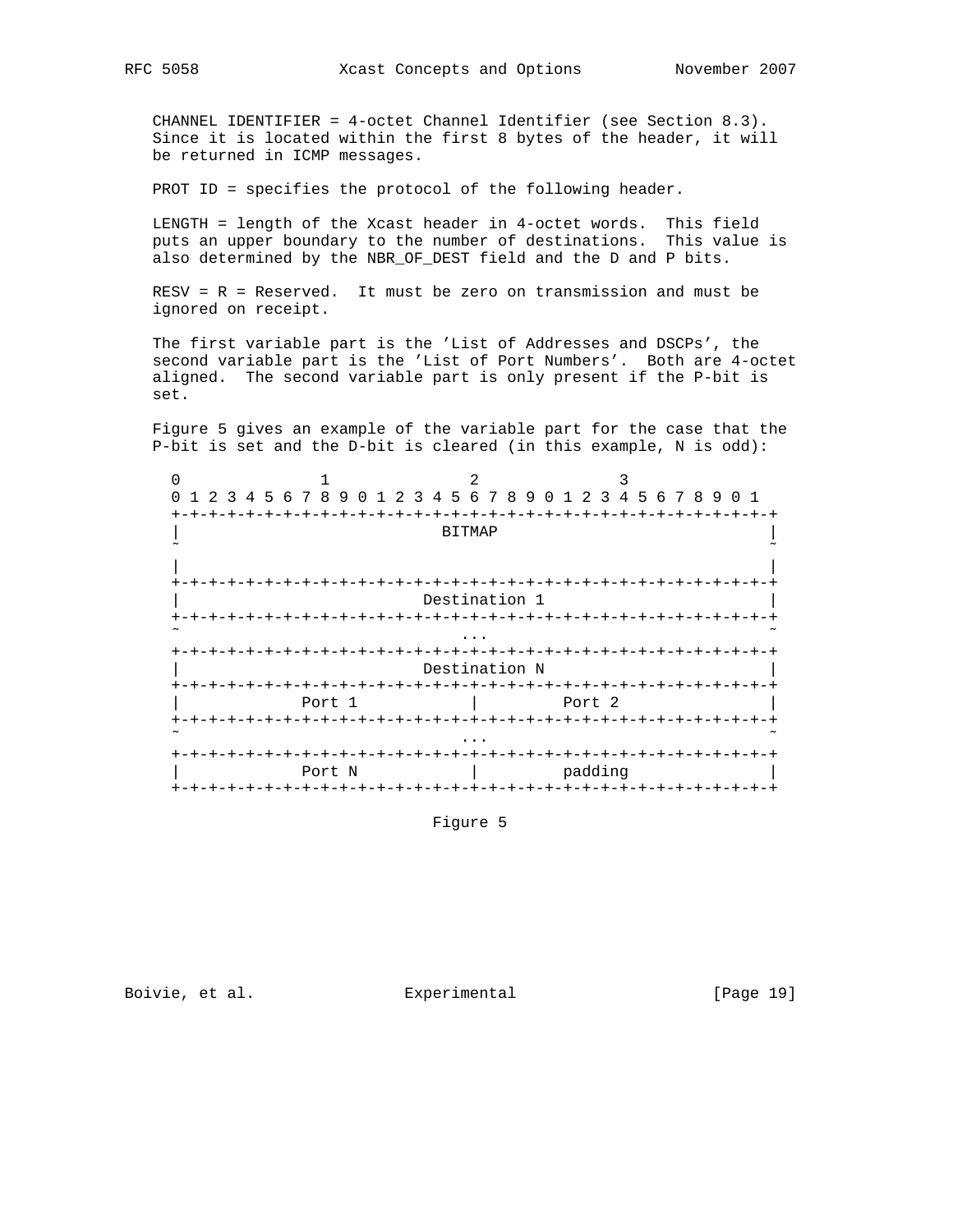BITMAP = every destination has a corresponding bit in the bitmap to indicate whether the destination is still valid on this branch of the tree. The first bit corresponds to the first destination in the list. This field is 4-octet aligned (e.g., for 49 destinations, there will be a 64-bit bitmap). If Xcast is applied in combination with IPsec, the bitmap -- since it can change en route -- has to be moved to a new to-be-defined IPv4 option.

List of Destinations. Each address size is 4 octets.

 List of Port Numbers. List of 2-octet destination port number(s), where each port corresponds in placement to the preceding Destination Address.

9.3. IPv6

 The Xcast6 header encoding is similar to IPv4, except that Xcast information would be stored in IPv6 extension headers.

[IPv6 header | Xcast6 | transport header | payload ]

#### 9.3.1. IPv6 Header

 The IPv6 header will carry the NextHeader value 'Routing Extension'. The source address field contains the address of the Xcast sender. The destination address field carries the All\_Xcast\_Routers address.

# 9.3.2. Xcast6 Header

 The Xcast6 header is also composed of a fixed part and two variable parts. The fixed part and the first variable part are carried in a Routing Extension. The second variable part is carried in a Destination Extension.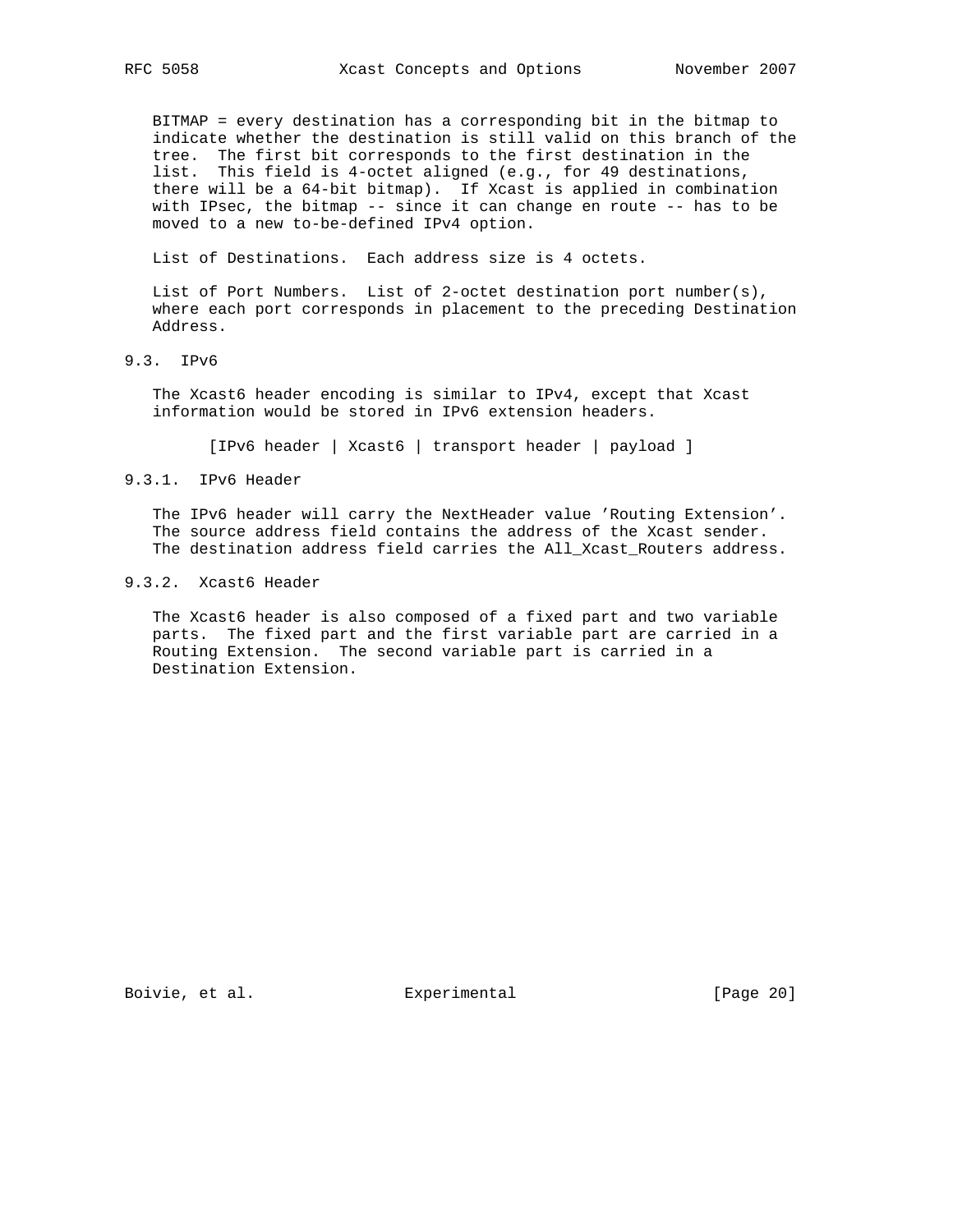# 9.3.2.1. Routing Extension Header

 The P-bit of Xcast4 is not present because it is implicit by the presence or absence of the Destination Extension (Figure 6).

 $0$  1 2 3 0 1 2 3 4 5 6 7 8 9 0 1 2 3 4 5 6 7 8 9 0 1 2 3 4 5 6 7 8 9 0 1 +-+-+-+-+-+-+-+-+-+-+-+-+-+-+-+-+-+-+-+-+-+-+-+-+-+-+-+-+-+-+-+-+ | Next Header | HdrExtLen |RouteType=Xcast| 0 | +-+-+-+-+-+-+-+-+-+-+-+-+-+-+-+-+-+-+-+-+-+-+-+-+-+-+-+-+-+-+-+-+  $|VERSION|A|X|D| R | NBR_OF_DEST |$  CHECKSUM +-+-+-+-+-+-+-+-+-+-+-+-+-+-+-+-+-+-+-+-+-+-+-+-+-+-+-+-+-+-+-+-+ | CHANNEL IDENTIFIER | ˜ ˜ | | +-+-+-+-+-+-+-+-+-+-+-+-+-+-+-+-+-+-+-+-+-+-+-+-+-+-+-+-+-+-+-+-+ List of Addresses and DSCPs +-+-+-+-+-+-+-+-+-+-+-+-+-+-+-+-+-+-+-+-+-+-+-+-+-+-+-+-+-+-+-+-+

Figure 6

 HdrExtLen = The header length is expressed in 8-octets; thus, a maximum of 127 destinations can be listed (this is why NBR\_OF\_DEST is 7 bits).

RouteType = Xcast (see Section 15)

The fourth octet is set to 0.

R = Reserved.

CHANNEL IDENTIFIER = 16-octet Channel Identifier (see Section 8.3).

The other fields are defined in Section 9.2.2.

 The 'List of Addresses and DSCPs' is 8-octet aligned. The size of the bitmap is determined by the number of destinations and is a multiple of 64 bits.

9.3.2.2. Destination Extension Header

 Optionally, the Destination Extension (Figure 7) is present to specify the list of Port Numbers. The destination header is only evaluated by the destination node.

Boivie, et al. <br>Experimental [Page 21]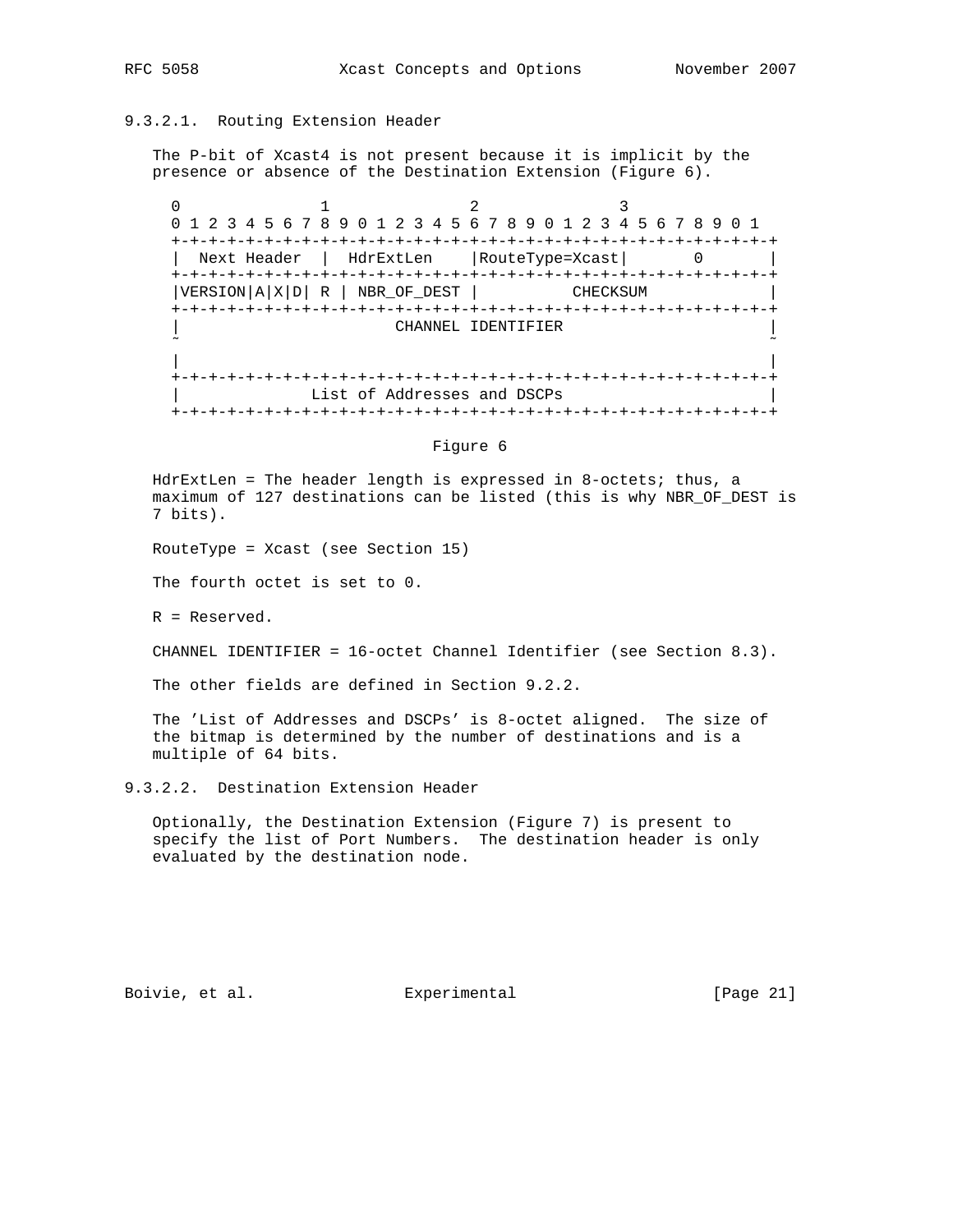$0$  1 2 3 0 1 2 3 4 5 6 7 8 9 0 1 2 3 4 5 6 7 8 9 0 1 2 3 4 5 6 7 8 9 0 1 +-+-+-+-+-+-+-+-+-+-+-+-+-+-+-+-+-+-+-+-+-+-+-+-+-+-+-+-+-+-+-+-+ | Next Header | HdrExtLen |Opt Type=Ports | Opt Data Len | +-+-+-+-+-+-+-+-+-+-+-+-+-+-+-+-+-+-+-+-+-+-+-+-+-+-+-+-+-+-+-+-+ List of Port Numbers +-+-+-+-+-+-+-+-+-+-+-+-+-+-+-+-+-+-+-+-+-+-+-+-+-+-+-+-+-+-+-+-+

Figure 7

 For the Option Type for Ports, see Section 15. The first three bits must be 010 to indicate that the packet must be discarded if the option is unknown and that the option cannot be changed en-route.

 The number of Ports must be equal to the number of destinations specified in the Routing header.

10. Impact on Upper-Layer Protocols

 Some fields in the Xcast header(s) can be modified as the packet travels along its delivery path. This has an impact on:

10.1. Checksum Calculation in Transport-Layer Headers

 In transport-layer headers, the target of the checksum calculation includes the IP pseudo header, transport header, and payload (IPv6 header extensions are not a target).

 The transformation of an Xcast packet to a normal unicast packet -- (premature) X2U -- replaces the multicast address in the IP header destination field by the address of a final destination. If the Xcast header contains a Port List, the port number in the transport layer (which should be zero) also needs to be replaced by the port number corresponding to the destination. This requires a recalculation of these checksums. Note that this does not require a complete recalculation of the checksum, only a delta calculation, e.g., for IPv4:

Checksum' =  $\degree$  ( $\degree$ Checksum +  $\degree$ daH +  $\degree$ daL + daH' + daL' +  $\degree$ dp + dp')

 In which "'" indicates the new values, "da" the destination address, "dp" the destination port, and "H" and "L" the higher and lower 16 bits, respectively.

10.2. IPsec

This is described in [PARI].

Boivie, et al. Subsection Experimental Experimental [Page 22]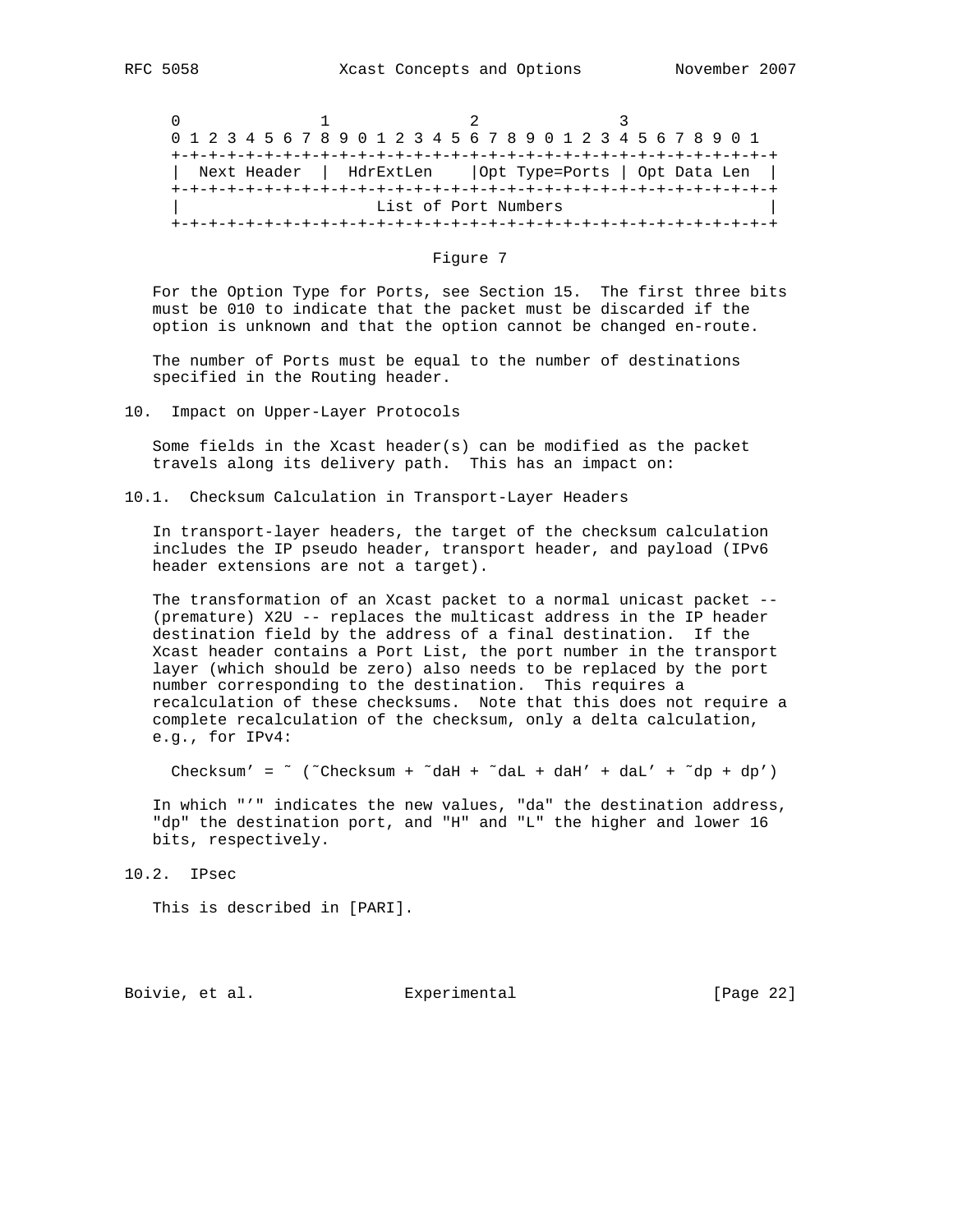### 11. Gradual Deployment

### 11.1. Tunneling

 One way to deploy Xcast in a network that has routers that have no knowledge of Xcast is to setup "tunnels" between Xcast peers (MBone approach [MBONE]). This enables the creation of a virtual network layered on top of an existing network [2003]. The Xcast routers exchange and maintain Xcast routing information via any standard unicast routing protocol (e.g., RIP, OSPF, IS-IS, BGP). The Xcast routing table that is created is simply a standard unicast routing table that contains the destinations that have Xcast connectivity, along with their corresponding Xcast next hops. In this way, packets may be forwarded hop-by-hop to other Xcast routers, or may be "tunneled" through non- Xcast routers in the network.

 For example, suppose that A is trying to get packets distributed to B, C, and D in Figure 8 below, where "X" routers are Xcast-capable, and "R" routers are not. Figure 9 shows the routing tables created via the Xcast tunnels:



#### Figure 8

 Router X1 establishes a tunnel to Xcast peer X3. Router X3 establishes a tunnel to Xcast peers X1 and X7. Router X7 establishes a tunnel to Xcast peer X3.

|             | X1 routing table: | X3 routing table: |   | X7 routing table: |
|-------------|-------------------|-------------------|---|-------------------|
|             | Dest   NextHop    | Dest   NextHop    |   | Dest   NextHop    |
|             |                   |                   |   |                   |
|             | - X3              |                   | A | - x3              |
| $\mathbf C$ | X3                |                   | B | X3                |
|             |                   |                   |   |                   |

Figure 9

Boivie, et al. **Experimental** [Page 23]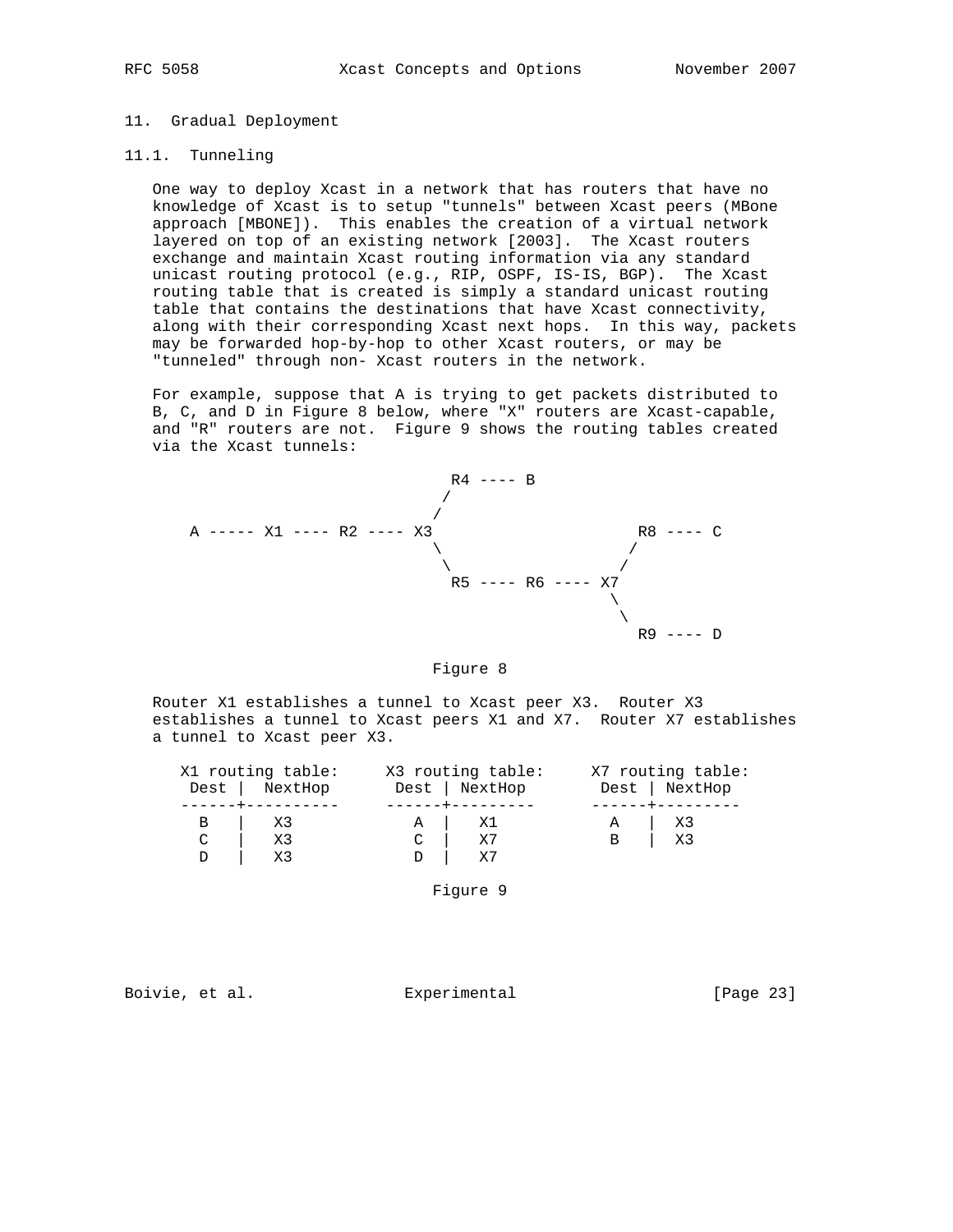The source A will send an Xcast packet to its default Xcast router, X1, that includes the list of destinations for the packet. The packet on the link between X1 and X3 is depicted in Figure 10:



### Figure 10

When X3 receives this packet, it processes it as follows:

- Perform a route table lookup in the Xcast routing table to determine the Xcast next hop for each of the destinations listed in the packet.
- If no Xcast next hop is found, replicate the packet and send a standard unicast to the destination.
- For those destinations for which an Xcast next hop is found, partition the destinations based on their next hops.
- Replicate the packet so that there's one copy of the packet for each of the Xcast next hops found in the previous steps.
- Modify the list of destinations in each of the copies so that the list in the copy for a given next hop includes just the destinations that ought to be routed through that next hop.
- Send the modified copies of the packet on to the next hops.

Boivie, et al. Subsectimental Experimental [Page 24]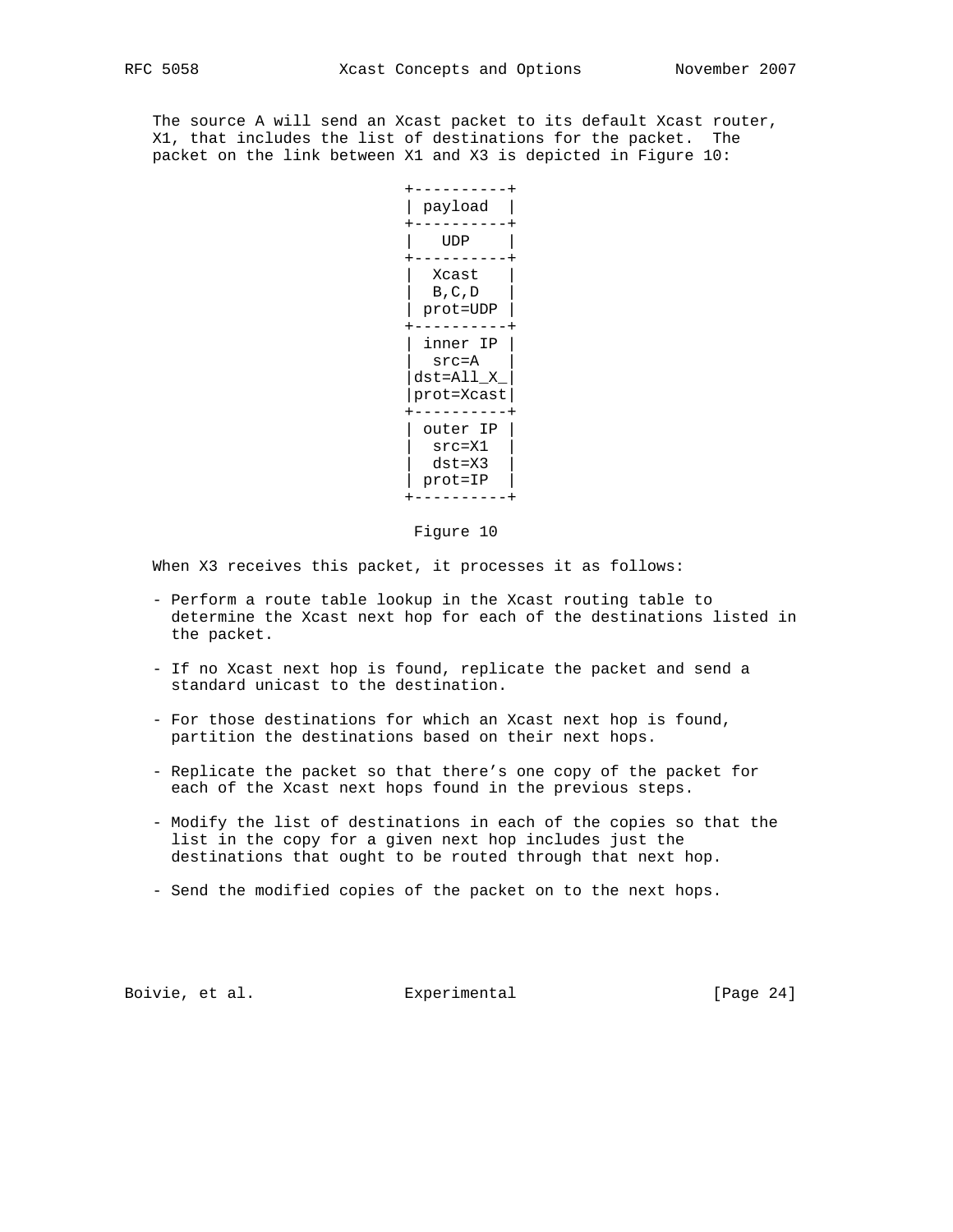- Optimization: If there is only one destination for a particular Xcast next hop, send the packet as a standard unicast packet to the destination, since there is no advantage to forwarding it as an Xcast packet.

 So, in the example above, X1 will send a single packet on to X3 with a destination list of < B C D >. This packet will be received by R2 as a unicast packet with destination X3, and R2 will forward it on, having no knowledge of Xcast. When X3 receives the packet, it will, by the algorithm above, send one copy of the packet to destination < B > as an ordinary unicast packet, and 1 copy of the packet to X7 with a destination list of < C D >. R4, R5, and R6 will behave as standard routers with no knowledge of Xcast. When X7 receives the packet, it will parse the packet and transmit ordinary unicast packets addressed to  $< C$  > and  $< D$  >, respectively.

 The updating of this route table, while simple in an intra-domain environment, would be more complex in an inter-domain environment. Thus, the use of tunneling in an inter-domain environment requires further consideration.

### 11.2. Premature X2U

 If a router discovers that its downstream neighbor is not Xcast capable, it can perform a Premature X2U, i.e., send a unicast packet for each destination in the Xcast header that has this neighbor as a next hop. Thus, duplication is done before the Xcast packet reached its actual branching point.

 A mechanism (protocol/protocol extension) to discover the Xcast capability of a neighbor is for further study. Among others, one could think of an extension to a routing protocol to advertise Xcast capabilities, or one could send periodic 'Xcast pings' to its neighbors (send an Xcast packet that contains its own address as a destination and check whether the packet returns).

11.3. Semi-Permeable Tunneling (IPv6 Only)

 This is an optimization of tunneling in the sense that it does not require (manual) configuration of tunnels. It is enabled by adding a Hop-by-Hop Xcast6 header. An IPv6 packet can initiate/trigger additional processing in the on-route routers by using the IPv6 Hop by-hop option.

 The type of the Xcast6 Hop-by-hop option has a prefix '00' so that routers that cannot recognize Xcast6 can treat the Xcast6 datagram as a normal IPv6 datagram and forward it toward the destination in the IPv6 header.

Boivie, et al. Subsection Experimental Formula (Page 25)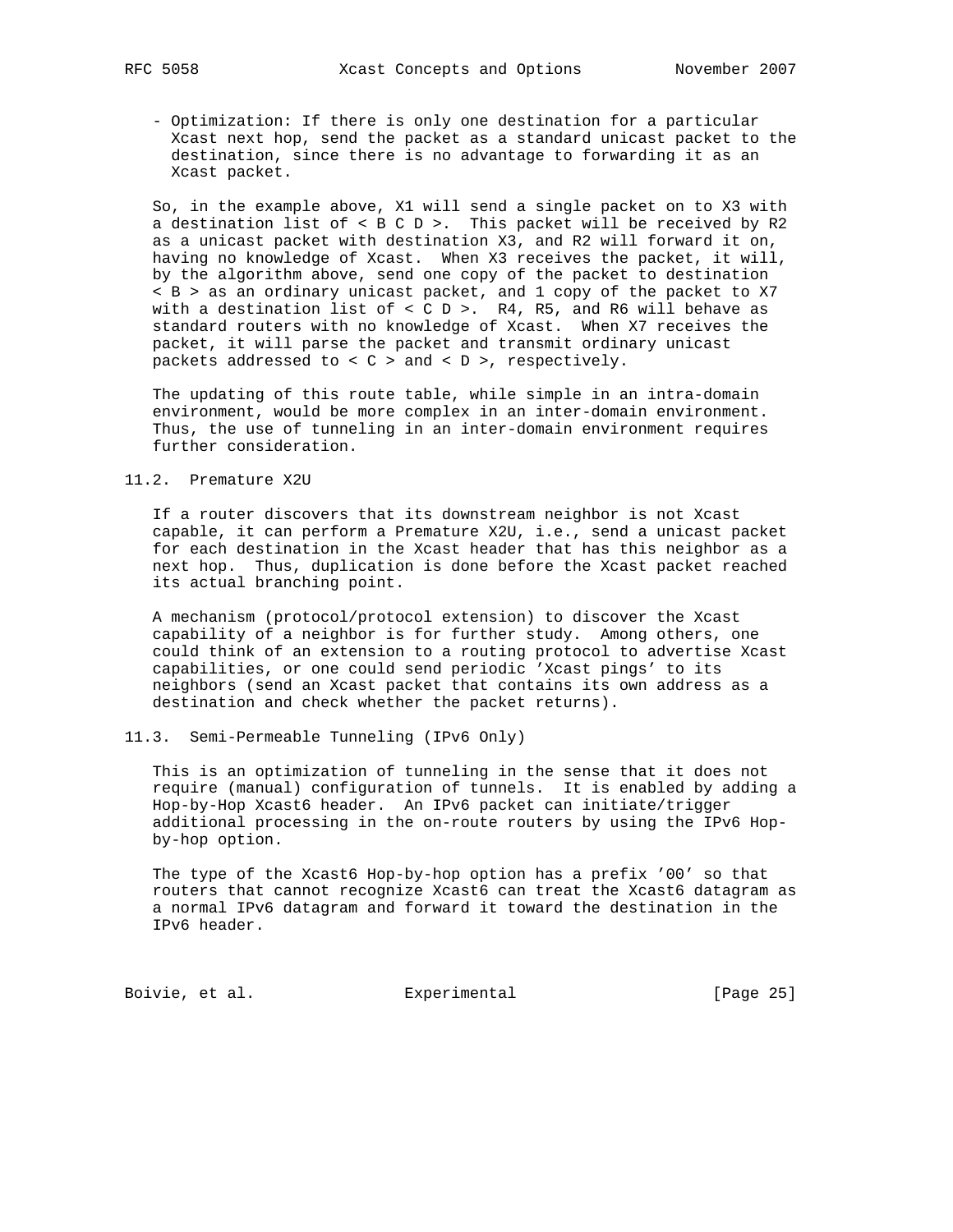Packets will be delivered to all members if at least all participating hosts are upgraded.

 When the source A sends an Xcast packet via semi-permeable tunneling to destinations B, C, and D, it will create the packet of Figure 11. One of the final destinations will be put in the destination address field of the outer IP header.



Figure 11

 Semi-permeable tunneling is a special tunneling technology that permits intermediate Xcast routers on a tunnel to check the destinations and branch if destinations have a different next hop.

 Note that with the introduction of an Xcast IPv4 option, this technique could also be applied in IPv4 networks.

11.4. Special Case: Deployment without Network Support

 A special method of deploying Xcast is possible by upgrading only the hosts. By applying tunneling (see Sections 11.1 and 11.3) with one of the final destinations as a tunnel endpoint, the Xcast packet will be delivered to all destinations when all the hosts are Xcast aware. Both normal and semi-permeable tunneling can be used.

Boivie, et al. <br>Experimental [Page 26]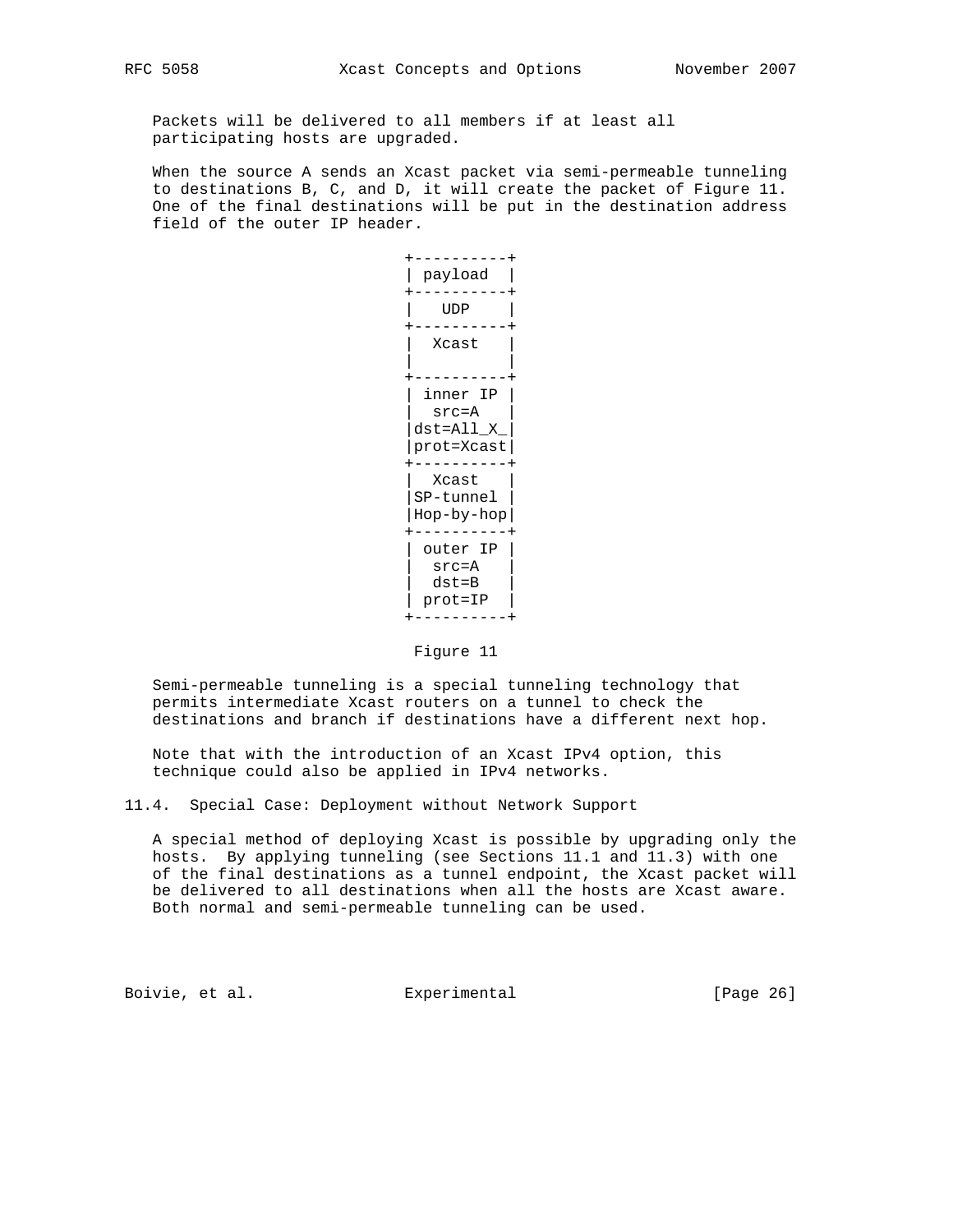If host B receives this packet, in the above example, it will notice the other destinations in the Xcast header. B will create a new Xcast packet and will send it to one of the remaining destinations.

 In the case of Xcast6 and semi-permeable tunneling, Xcast routers can be introduced in the network without the need of configuring tunnels.

The disadvantages of this method are:

- all hosts in the session need to be upgraded.
- non-optimal routing.

 - anonymity issue: hosts can know the identity of other parties in the session (which is not a big issue in conferencing, but maybe for some other application).

 - host has to perform network functions and needs an upstream link which has the same bandwidth as its downstream link.

11.5. Using a Small Number of Xcast-Aware Routers to Provide Xcast in a Not-So-Small Network

 In this approach, an Xcast packet uses a special 32-bit unicast address in the destination field of the IP header. In the simplest version of this scheme, there might be only a single Xcast-aware router in a network. This Xcast-aware router looks like a "server" to the other routers and it is configured so that its IP address (or one of its IP addresses) corresponds to the "special" 32-bit address. Thus, when Xcast clients send Xcast packets, the non-Xcast-aware routers will route these packets to the Xcast-aware router and the Xcast-aware router can "explode" (X2U) them into an appropriate set of unicast packets. This allows clients anywhere in a network to use Xcast to overcome the problem of limited bandwidth in the "first mile" with a minimum number of Xcast-aware routers (i.e., 1).

 Another possibility is to deploy a few of these Xcast-aware routers at various points in the network and to configure each of these with the special 32-bit address. This provides redundancy, eliminating the single point of failure, and reduces the distance an Xcast packet needs to travel to reach an Xcast-aware router, reducing network latencies. In this case, the Xcast-aware routers appear to be a single server that is "multihomed" (i.e., connected to the network at more than one place) and the non-Xcast-aware routers will, via ordinary unicast routing, deliver packets that are addressed to this "multihomed virtual server" via the shortest available path.

Boivie, et al. <br>Experimental [Page 27]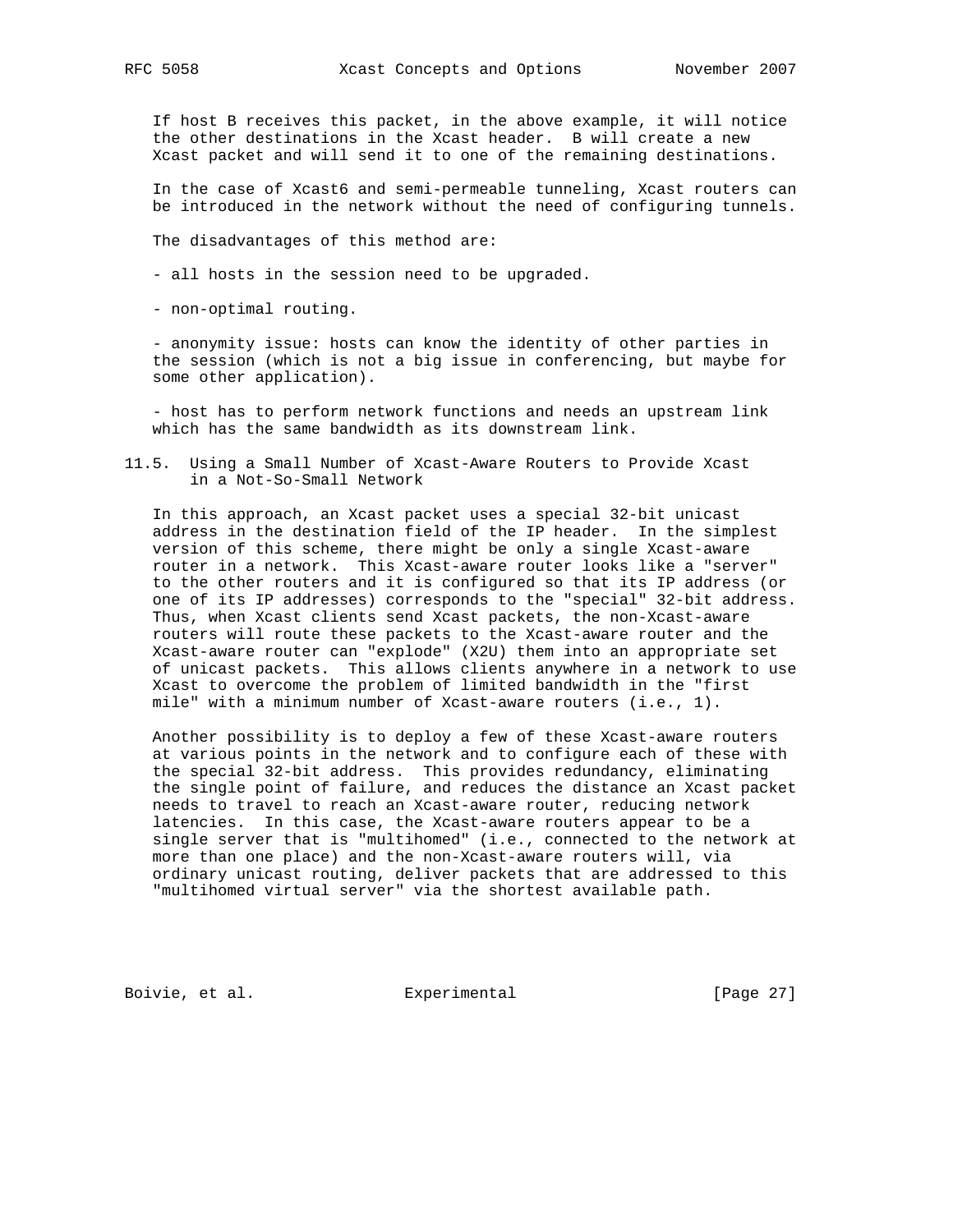Note that this scheme of delivering packets to any host in a group is also known as an "anycast" and is described in more detail in RFCs [1546], [2526], and [3068]. Note too that RFC 1546 says:

 The important observation is that multiple routes to an anycast address appear to a router as multiple routes to a unicast destination, and the router can use standard algorithms to choose the best route.

12. (Socket) API

 In the most simple use of Xcast, the final destinations of an Xcast packet receive an ordinary unicast UDP packet. This means that hosts can receive an Xcast packet with a standard, unmodified TCP/IP stack.

 Hosts can also transmit Xcast packets with a standard TCP/IP stack with a small Xcast library that sends Xcast packets on a raw socket. This has been used to implement Xcast-based applications on both Unix and Windows platforms without any kernel changes.

 Another possibility is to modify the sockets interface slightly. For example, one might add an "xcast\_sendto" function that works like "sendto" but that uses a list of destination addresses in place of the single address that "sendto" uses.

13. Unresolved Issues

Additional work is needed in several areas.

13.1. The Format of the "List of Addresses"

 Additional details need to be specified. For example, in the IPv4 case, the format of the DSCPs option needs to be specified.

13.2. The Size of Channel Identifier

 The size of the channel identifiers in IPv4 and IPv6 are different in this document. 32 bits might be sufficient for both IPv6 and IPv4.

13.3. Incremental Deployment

 Several possible methods of incremental deployment are discussed in this document including tunneling, premature X2U, etc. Additional work is needed to determine the best means of incremental deployment for an intra-domain as well as an inter-domain deployment of Xcast. If tunneling is used, additional details need to be specified (e.g., tunneling format, use of tunnels in the inter-domain case).

Boivie, et al. <br>Experimental [Page 28]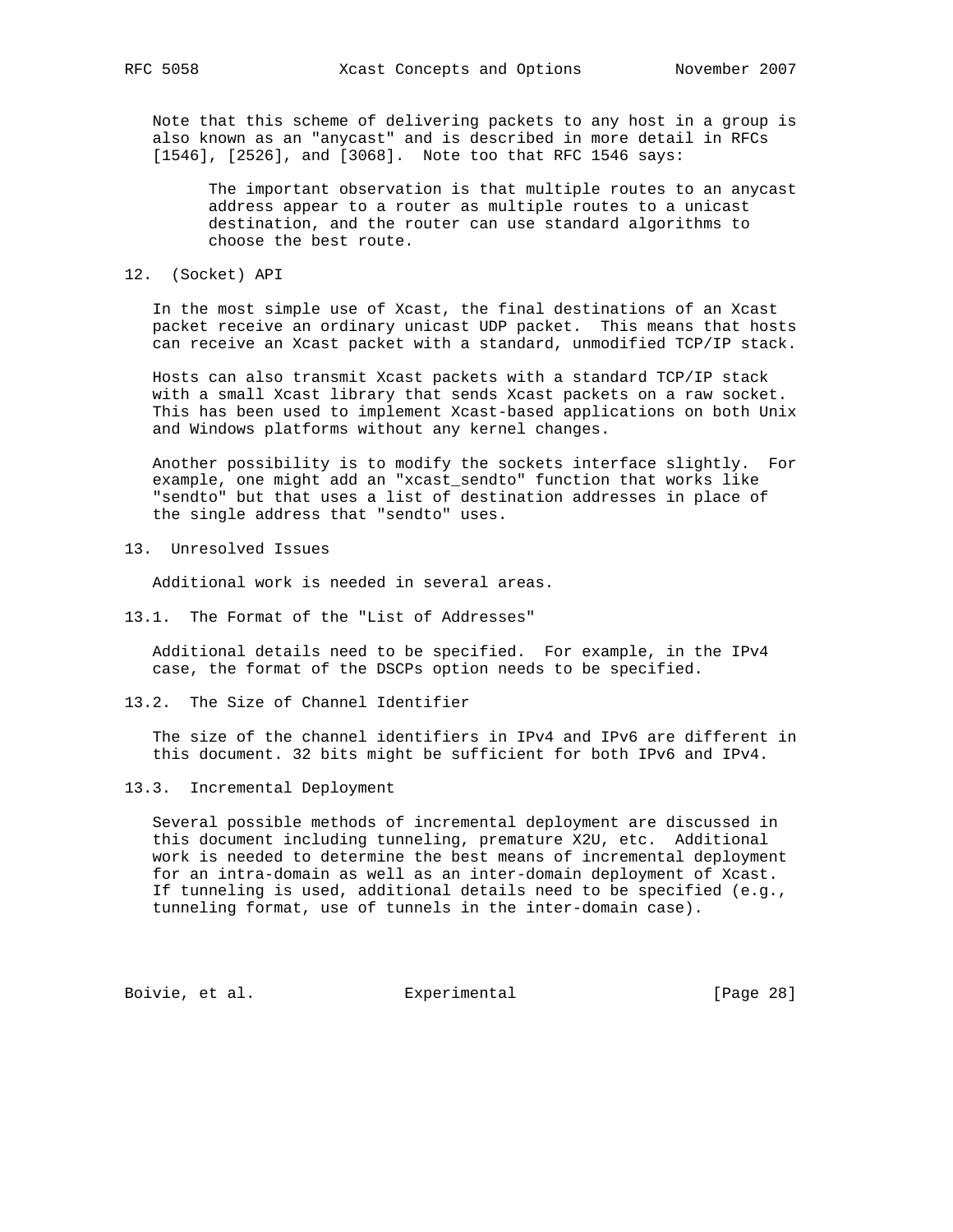### 13.4. DSCP Usage

 DSCP usage needs some work. DSCPs may have to be rewritten as packets cross inter-domain boundaries.

13.5. Traversing a Firewall or NAT Products

 The usage of a different, carried protocol type for IPv4 may cause difficulty in traversing some firewall and NAT products.

13.6. The Size of BITMAP

 Given that this is designed for small groups, it might make sense to simply mandate a fixed size for the bitmap.

14. Security Considerations

 The list of destinations in Xcast is provided by an application layer that manages group membership as well as authorization if authorization is desired.

 Since a source has the list of destinations and can make changes to the list, it has more control over where its packets go than in traditional multicast and can prevent anonymous eavesdroppers from joining a multicast session, for example.

 Some forms of denial-of-service attack can use Xcast to increase their "effect". A smurf attack, for example, sends an ICMP Echo Request in which the source address in the packet is set to the address of the target of the attack so that the target will receive the ICMP echo reply. With Xcast, the ICMP Echo Request could be sent to a list of destinations that could cause each member of the list to send an Echo Reply to the target.

 Measures have been taken in traditional multicast to avoid this kind of attack. A router or host can be configured so that it will not reply to ICMP requests addressed to a multicast address. The Reverse Path Forwarding check in traditional multicast architectures also helps limit these attacks. In Xcast, it can be difficult for a host to recognize that an ICMP request has been addressed to multiple destinations since the packet may be an ordinary unicast packet by the time it reaches the host. On the other hand, a router can detect Xcast packets that are used to send ICMP requests to multiple destinations and can be configured to drop those packets. Note, too, that since Xcast sends packets to a short list of destinations, the problem of sending attack packets to multiple destination is less of

Boivie, et al. <br>Experimental [Page 29]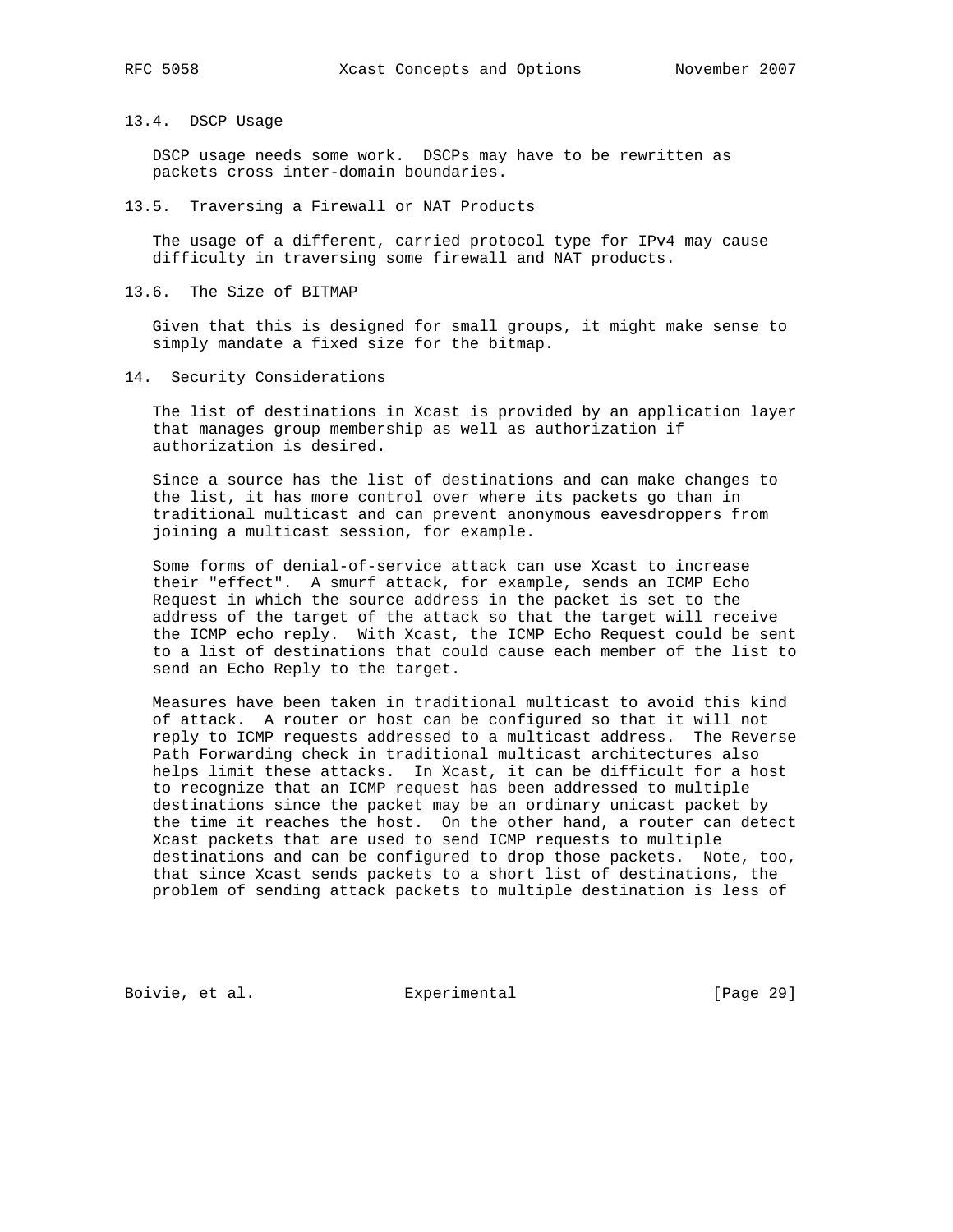a problem than in traditional multicast. Obviously, the use of IPsec to provide confidentiality and/or authentication can further diminish the risk of this type of attack.

 The problem of secure group communications has been addressed by the Multicast Security (MSEC) working group, which has defined an architecture for securing IP-multicast-based group communications [3740]. Many of the concepts discussed in the MSEC working group, such as managing group membership, identifying and authenticating group members, protecting the confidentiality and integrity of multicast traffic, and managing and securely distributing and refreshing keys, also apply to Xcast-based group communications. And many of the same mechanisms seem to apply. One significant difference between multicast and Xcast is the fact that the Xcast header (or at least a bitmap in the Xcast header) needs to change as an Xcast packet travels from a source to a destination. This affects the use of IPsec and suggests that at least the Xcast header bitmap must be in a "mutable" field. A complete solution for securing Xcast-based group communications addressing all the issues listed above will be the subject of additional work which will be discussed in one or more additional documents. We expect that this effort will build on the work that has already been done in the msec working group.

# 15. IANA Considerations

 Experimentation with the Xcast protocol requires the use of protocol numbers maintained by IANA. For example, to implement XCAST6, implementations must agree on four protocol numbers:

- (1) Multicast Address for All\_Xcast\_Routers
- (2) Routing Type of IPv6 Routing Header
- (3) Option Type of IPv6 Destination Option Header
- (4) Option Type of IPv6 Hop-by-Hop Options Header

 A protocol implementer may temporarily experiment with Xcast by using the values set aside for experimental use in RFC [4727]. An implementer must verify that no other experiment uses the same values on the Xcast testbed at the same time.

 A future revision of the Xcast specification published on the standards track is required before IANA can assign permanent registry entries for Xcast. Implementers should be aware that they will need to modify their implementations when such permanent allocations are made.

Boivie, et al. <br>Experimental [Page 30]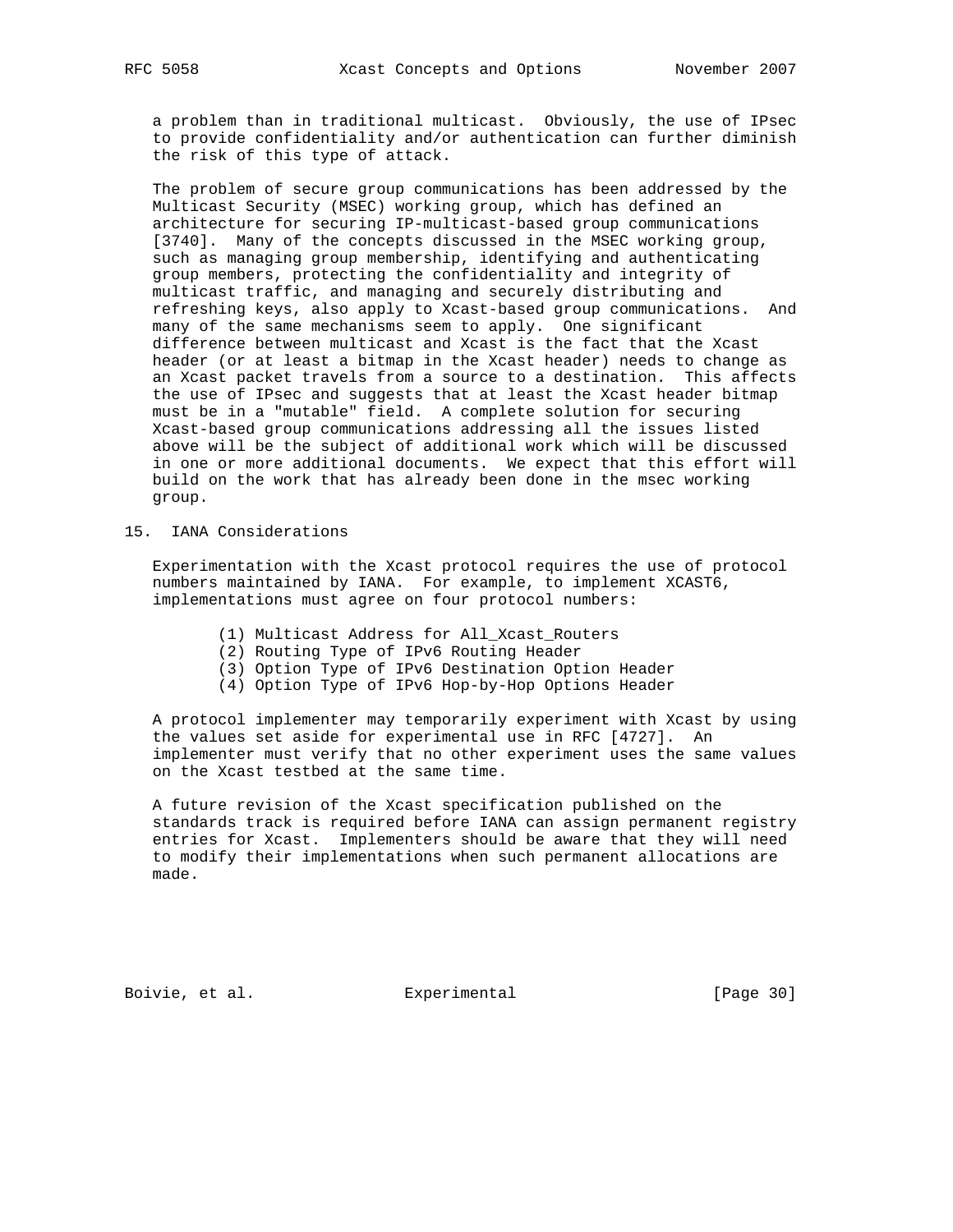# 16. Informative References

- [1546] Partridge, C., Mendez, T., and W. Milliken, "Host Anycasting Service", RFC 1546, November 1993.
- [2526] Johnson, D. and S. Deering, "Reserved IPv6 Subnet Anycast Addresses", RFC 2526, March 1999.
- [3068] Huitema, C., "An Anycast Prefix for 6to4 Relay Routers", RFC 3068, June 2001.
- [1112] Deering, S., "Host extensions for IP multicasting", STD 5, RFC 1112, August 1989.
- [1075] Waitzman, D., Partridge, C., and S. Deering, "Distance Vector Multicast Routing Protocol", RFC 1075, November 1988.
- [1770] Graff, C., "IPv4 Option for Sender Directed Multi-Destination Delivery", RFC 1770, March 1995.
- [1812] Baker, F., Ed., "Requirements for IP Version 4 Routers", RFC 1812, June 1995.
- [2003] Perkins, C., "IP Encapsulation within IP", RFC 2003, October 1996.
- [2201] Ballardie, A., "Core Based Trees (CBT) Multicast Routing Architecture", RFC 2201, September 1997.
- [2460] Deering, S. and R. Hinden, "Internet Protocol, Version 6 (IPv6) Specification", RFC 2460, December 1998.
- [2902] Deering, S., Hares, S., Perkins, C., and R. Perlman, "Overview of the 1998 IAB Routing Workshop", RFC 2902, August 2000.
- [3261] Rosenberg, J., Schulzrinne, H., Camarillo, G., Johnston, A., Peterson, J., Sparks, R., Handley, M., and E. Schooler, "SIP: Session Initiation Protocol", RFC 3261, June 2002.
- [3376] Cain, B., Deering, S., Kouvelas, I., Fenner, B., and A. Thyagarajan, "Internet Group Management Protocol, Version 3", RFC 3376, October 2002.
- [3740] Hardjono, T. and B. Weis, "The Multicast Group Security Architecture", RFC 3740, March 2004.

Boivie, et al. Subsection Experimental Frage 211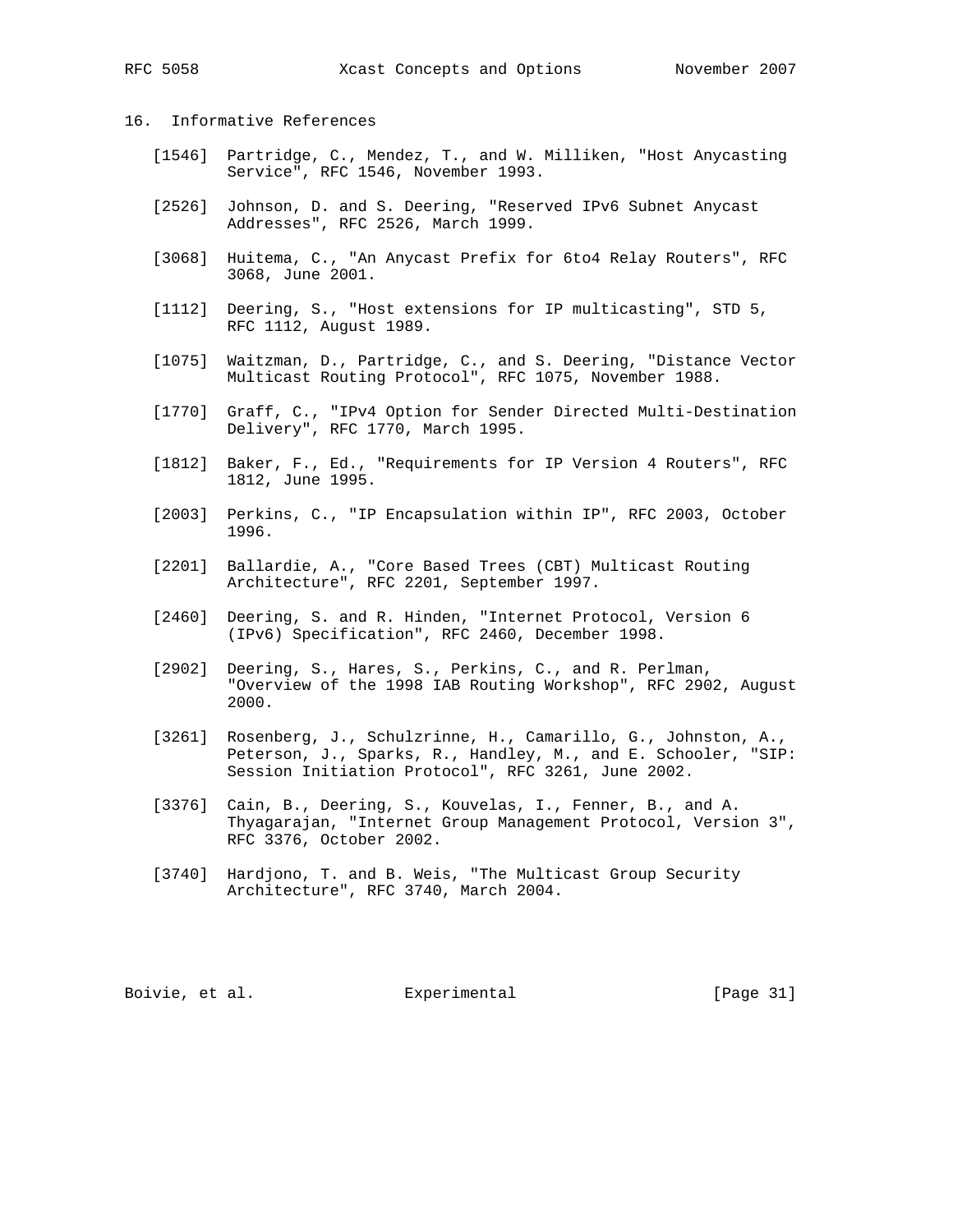- [4301] Kent, S. and K. Seo, "Security Architecture for the Internet Protocol", RFC 4301, December 2005.
- [4302] Kent, S., "IP Authentication Header", RFC 4302, December 2005.
- [4607] Holbrook, H. and B. Cain, "Source-Specific Multicast for IP", RFC 4607, August 2006.
- [4727] Fenner, B., "Experimental Values In IPv4, IPv6, ICMPv4, ICMPv6, UDP, and TCP Headers", RFC 4727, November 2006.
- [AGUI] L. Aguilar, "Datagram Routing for Internet Multicasting", SIGCOMM '84, March 1984.
- [CHER] David R. Cheriton, Stephen E. Deering, "Host groups: a multicast extension for datagram internetworks", Proceedings of the ninth symposium on Data communications, p. 172-179, September 1985, Whistler Moutain, British Columbia, Canada.
- [BOIV] Boivie, R. and N. Feldman, "Small Group Multicast", Work in Progress, February 2001.
- [DEER] S. Deering, "Multicast Routing in a datagram internetwork", PhD thesis, December 1991.
- [DEE2] S. Deering, D. Estrin, D. Farinacci, V. Jacobson, C. Liu, and L. Wei, "The Pim Architecture for Wide-area Multicast Routing", ACM Transactions on Networks, April 1996.
- [FARI] Farinacci, D., et al., "Multicast Source Discovery Protocol", Work in Progress, June 1998.
- [H323] ITU-T Recommendation H.323 (2000), Packet-Based Multimedia Communications Systems.
- [IMAI] Imai, Y., "Multiple Destination option on IPv6 (MDO6)", Work in Progress, September 2000,
- [MBONE] Casner, S., "Frequently Asked Questions (FAQ) on the Multicast Backbone (MBONE)", <ftp://ftp.isi.edu/mbone/faq.txt>.
- [OOMS] Ooms, D., Livens, W., and O. Paridaens, "Connectionless Multicast", Work in Progress, April 2000.
- [PARI] Paridaens, O., Ooms, D., and B. Sales, "Security Framework for Explicit Multicast", Work in Progress, June 2002.

| [Page 32]<br>Boivie, et al.<br>Experimental |  |
|---------------------------------------------|--|
|---------------------------------------------|--|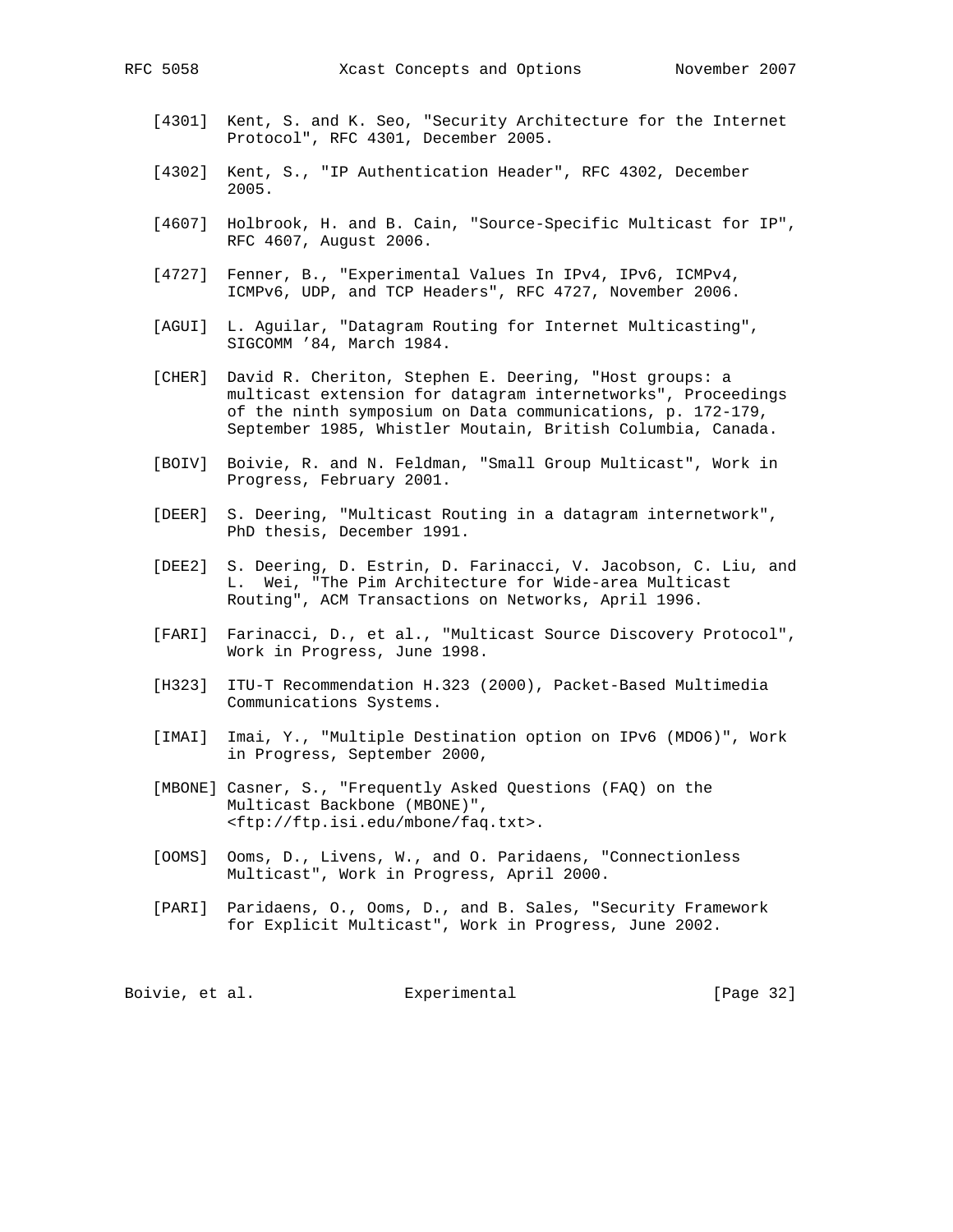- [RMT] Reliable Multicast Transport Working Group web site, <http://www.ietf.org/html.charters/rmt-charter.html>, June 15, 1999.
- [SOLA] M. Sola, M. Ohta, T. Maeno, "Scalability of Internet Multicast Protocols", INET'98, <http://www.isoc.org/inet98/proceedings/6d/6d\_3.htm>.
- 17. Contributors

 Olivier Paridaens Alcatel Network Strategy Group Fr. Wellesplein 1, 2018 Antwerpen, Belgium Phone: 32 3 2409320 EMail: Olivier.Paridaens@alcatel.be

 Eiichi Muramoto Matsushita Electric Industrial Co., Ltd. 4-12-4 Higashi-shinagawa, Shinagawa-ku Tokyo 140-8587, Japan Phone: +81-3-6710-2031 EMail: muramoto@xcast.jp

Boivie, et al. Subsection Experimental Experimental [Page 33]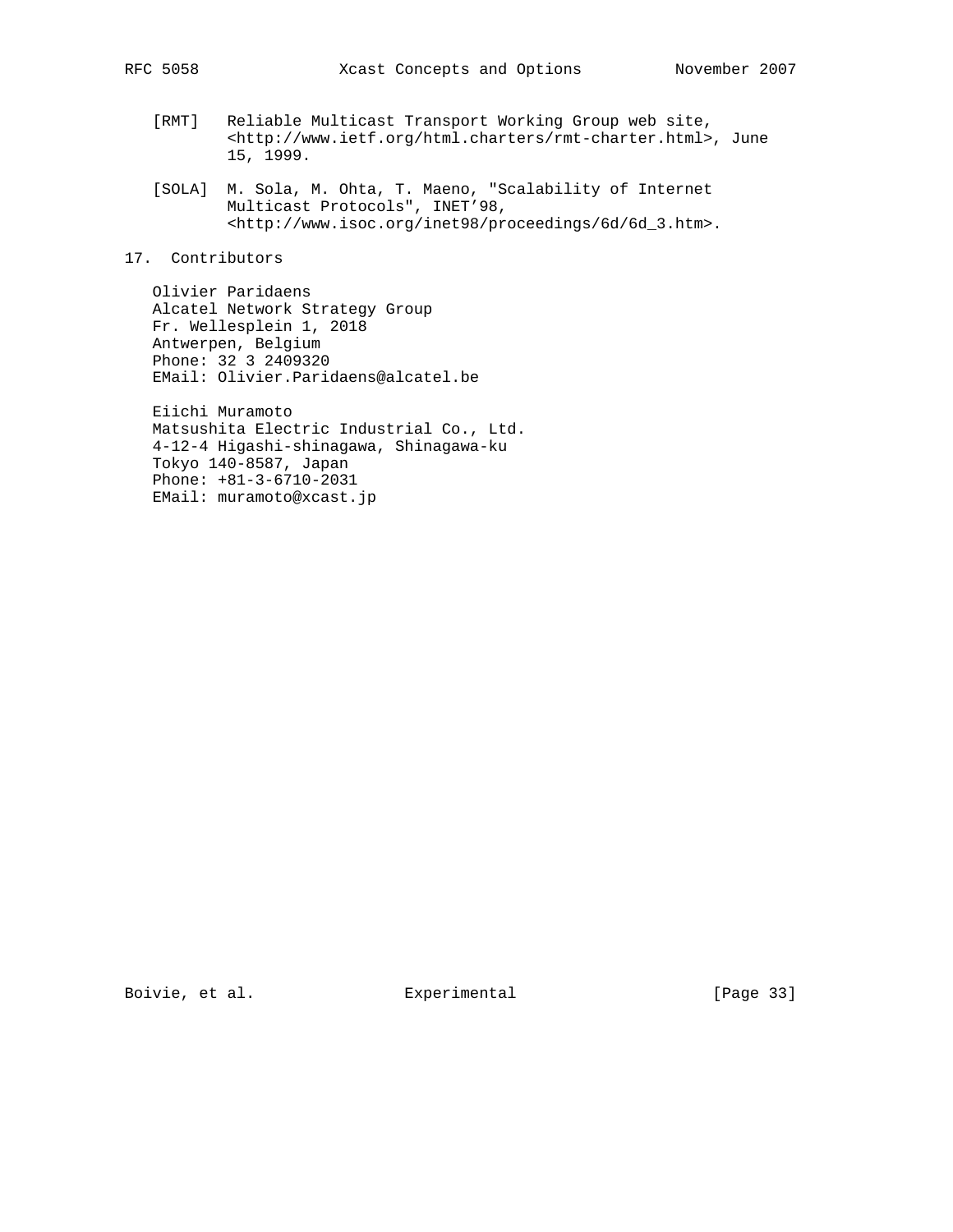Authors' Addresses Rick Boivie IBM T. J. Watson Research Center 19 Skyline Drive Hawthorne, NY 10532 Phone: 914-784-3251 EMail: rhboivie@us.ibm.com Nancy Feldman IBM T. J. Watson Research Center 19 Skyline Drive Hawthorne, NY 10532 EMail: nkfeldman@yahoo.com Yuji Imai Fujitsu Laboratories Ltd. 1-1, Kamikodanaka 4-Chome, Nakahara-ku Kawasaki 211-8588, Japan Phone: +81-44-754-2628 Fax : +81-44-754-2793 EMail: ug@xcast.jp Wim Livens ESCAUX Krijtstraat 17, 2600 Berchem, Belgium EMail: wim@livens.net

 Dirk Ooms OneSparrow Belegstraat 13; 2018 Antwerp, Belgium EMail: dirk@onesparrow.com

Boivie, et al. Superimental Experimental [Page 34]